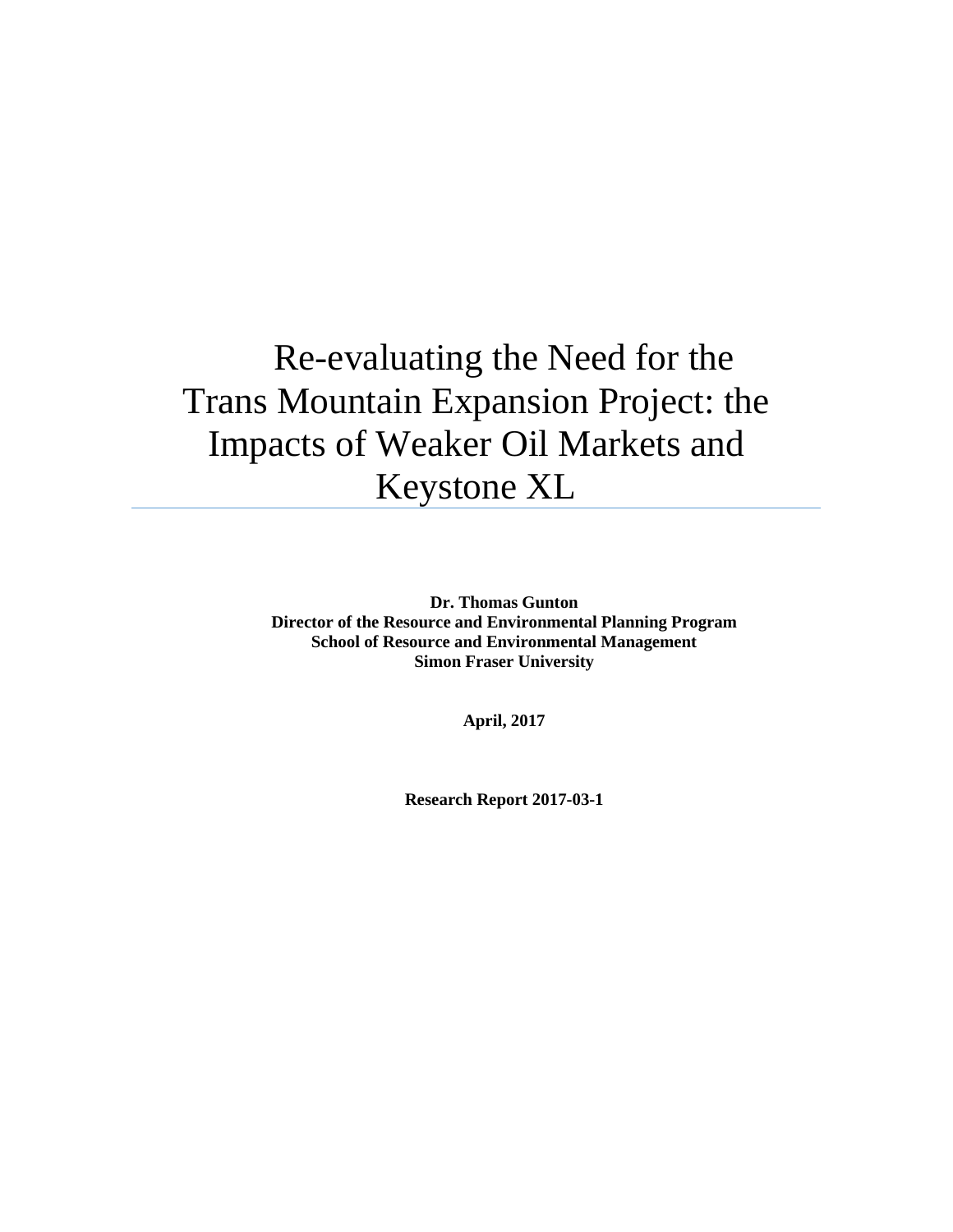# **Executive Summary**

- 1. On November 29, 2016, the Canadian government approved the Kinder Morgan Trans Mountain Expansion Project (TMEP) based on recommendations by the National Energy Board (NEB) submitted in May 2016.
- 2. Since the completion of the NEB's evaluation of the TMEP application, there have been material changes in oil markets that **undermine the rationale for building the TMEP**. Key changes include:
	- US approval of Keystone XL Pipeline on March 24, 2017
	- Recent downward adjustments in oil price and Canadian oil production forecasts by the International Energy Agency (IEA, November 2016) and the National Energy Board (NEB, October 2016)
	- Reduction in the Canadian Association of Petroleum Producers forecast of Western Canadian (WCSB) oil supply (2030 forecast reduced by 2.0 million barrels per day (bpd) over last two years)
- **3.** This report evaluates the impact of these changes on the need for the TMEP by assessing the overall supply and demand for Western Canadian oil transportation services. The analysis shows that potential transportation capacity far exceeds demand throughout the forecast period to 2030 (Figure E-1).



*Figure E-1: Supply and Demand for WCSB Oil Transportation, 2015-2030*

- 4. The need for new oil pipelines is assessed using three alternative supply and demand scenarios:
	- a high growth oil supply scenario with **no** rail transportation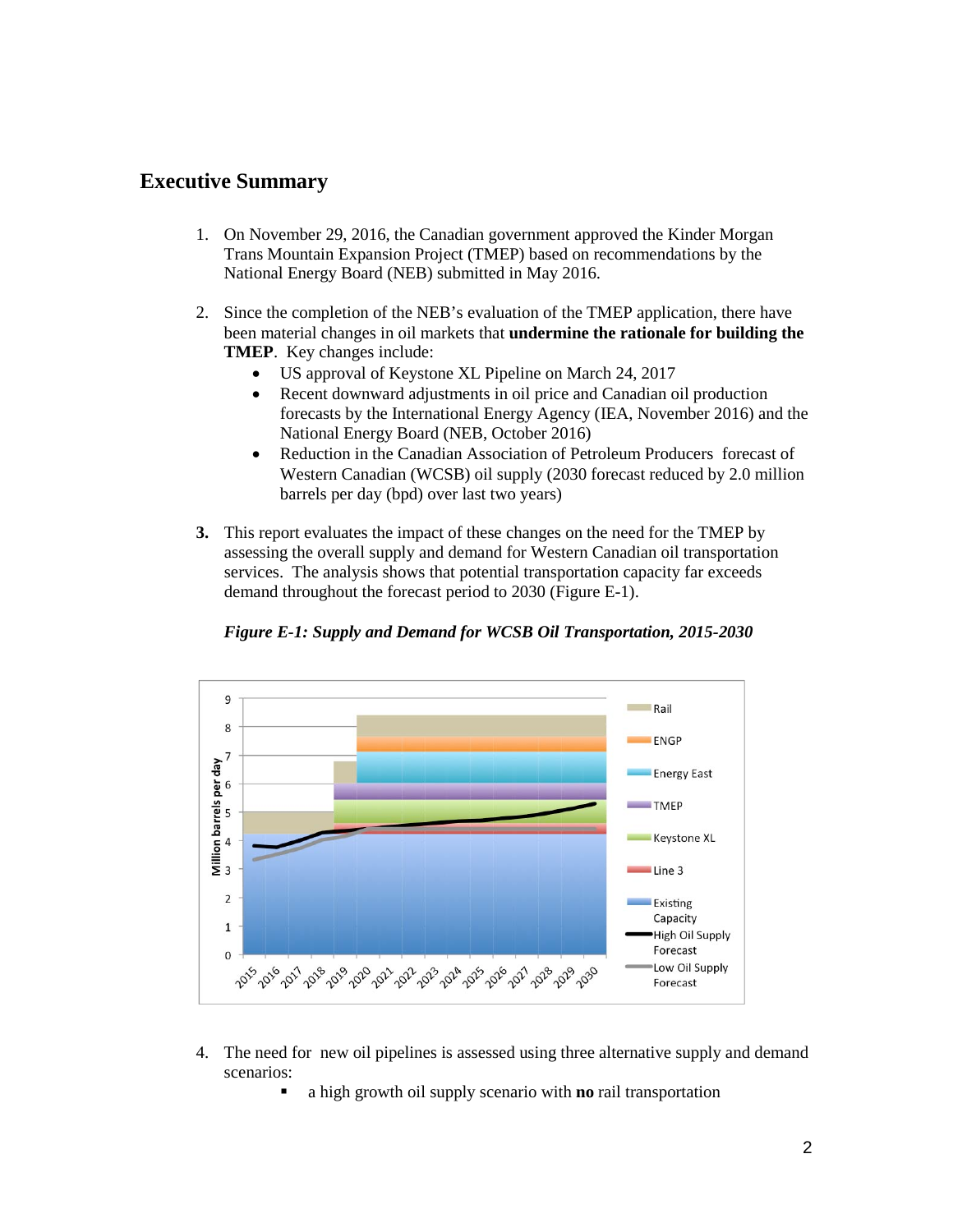- a high growth oil supply scenario with rail transportation
- a low growth oil supply scenario with **no** rail transportation
- 5. Under the low growth oil supply scenario **no new pipelines** are required during the forecast period to 2030 other than the Enbridge Line 3 Replacement. Construction of additional proposed pipeline projects (TMEP, Energy East, and Keystone XL) would result in 2.7 million bpd of excess pipeline capacity in 2025 and if just TMEP and Keystone XL are built there would be 1.6 million bpd of excess capacity (Table E-1).
- 6. Under the high growth oil supply scenario with some rail shipments, **no new pipelines** are required during the forecast period until 2030 other than the Enbridge Line 3 Replacement. Construction of additional proposed pipeline projects (TMEP, Energy East, and Keystone XL) would result in 3.0 million bpd of excess pipeline capacity in 2025 and if just TMEP and Keystone XL are built there would be 1.9 million bpd of excess capacity (Table E-1).
- 7. Under the high growth oil supply scenario with no rail shipments, no new pipelines are required until 2023 other than the Enbridge Line 3 Replacement. In 2023 only one of the new pipelines (TMEP, Energy East, or Keystone XL) are required. Construction of all three pipelines would result in 2.4 million bpd of surplus pipeline capacity in 2025 and if just TMEP and Keystone XL are built there would be 1.3 million bpd of excess capacity (Table E-1).

|                            | <b>High Growth</b><br><b>With Rail</b> | <b>High Growth</b><br>No Rail | <b>Low Growth</b><br><b>No Rail</b> |
|----------------------------|----------------------------------------|-------------------------------|-------------------------------------|
| Oil Supply Forecast        | 4712                                   | 4712                          | 4409                                |
| Current Transport Capacity | 4782                                   | 4232                          | 4232                                |
| <b>Surplus/Deficit</b>     | 70                                     | $-480$                        | $-177$                              |
| Enbridge Line 3 Expansion  | 370                                    | 370                           | 370                                 |
| <b>Surplus/Deficit</b>     | 440                                    | $-110$                        | 193                                 |
| Keystone XL                | 830                                    | 830                           | 830                                 |
| <b>Surplus/Deficit</b>     | 1270                                   | 720                           | 1023                                |
| Kinder Morgan TMEP         | 590                                    | 590                           | 590                                 |
| Surplus/Deficit            | 1860                                   | 1310                          | 1613                                |
| <b>Energy East</b>         | 1100                                   | 1100                          | 1100                                |
| <b>Surplus/Deficit</b>     | 2960                                   | 2410                          | 2713                                |

## *Table E-1: Oil Pipeline Supply and Demand Balance 2025 (thousands of bpd)*

- 8. Shippers' contracts are cited by Trans Mountain as evidence that the pipeline is needed. The problem is that these contracts were signed before the recent downturn in oil markets and approval of other pipelines. Consequently, the contracts do not reflect current market conditions or need for the TMEP.
- 9. TMEP faces two challenges that could block construction: court challenges and rising costs of construction or project delays. Nonetheless, the probability of the TMEP being built even though it is not needed is high. The long term shippers' contracts signed by Trans Mountain before the current downturn in oil markets provide the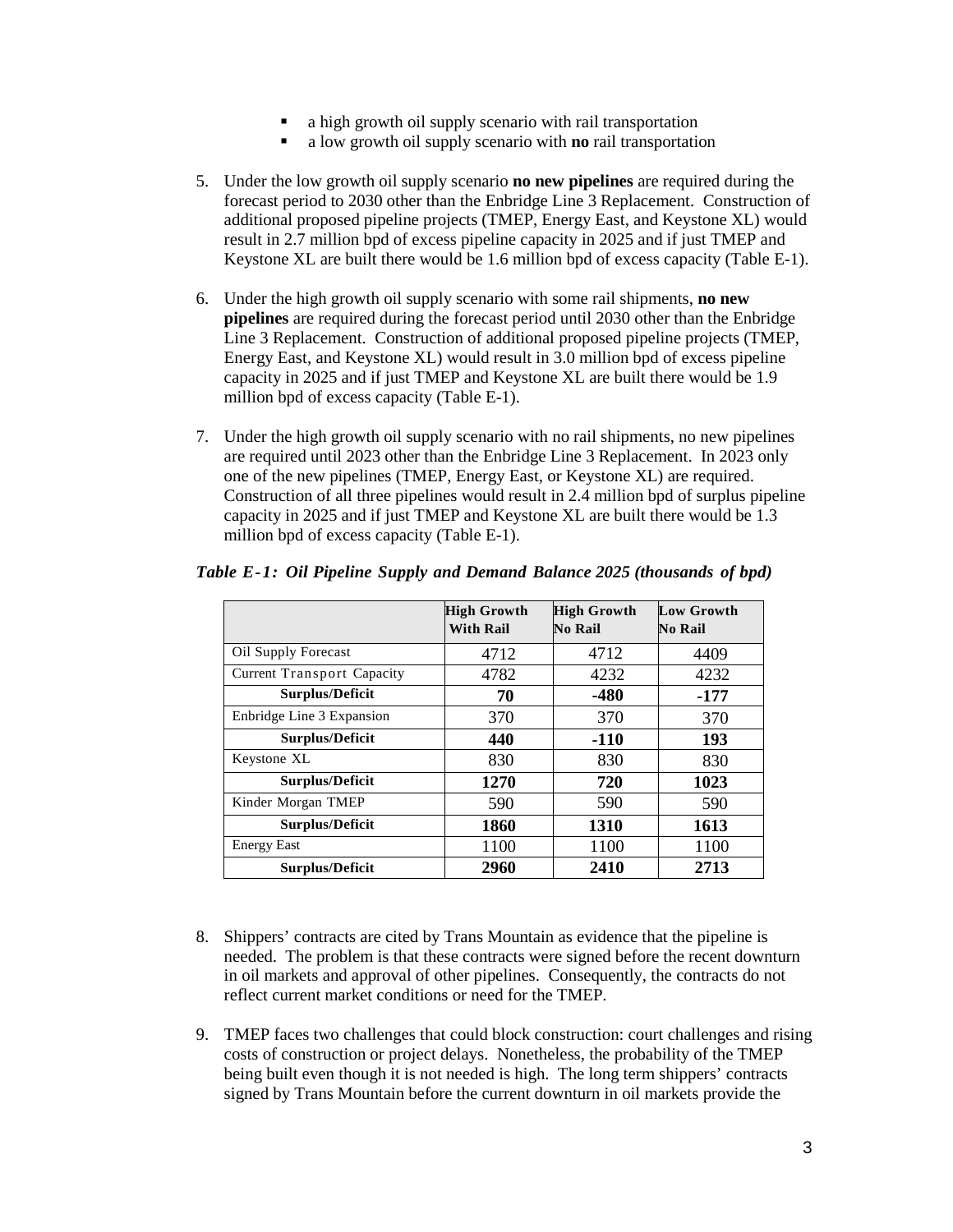financial incentive for the TMEP to be built even if it is not required because shippers are legally required to pay the tolls on the TMEP whether they use it or not. If the TMEP is built, oil producers would divert shipments from existing transportation facilities (eg. Enbridge pipelines) that do not have contracts. The costs of the empty space would be borne by other shippers in terms of higher tolls and Canadian governments in the form of reduced tax revenue from the oil sector.

- 10. There is a high probability that Trans Canada will build only one of its two proposed pipelines- Energy East or Keystone XL- not both. Keystone XL is more likely than Energy East because it is approved and a large portion of the Keystone XL project is already built. However, even if Energy East is not built, the TMEP is still not required and building the TMEP will result in between 1.3 and 1.9 million bpd of surplus capacity in 2025.
- 11. Given the fact that more pipeline projects are proposed than required under all scenarios, it is important to complete a comprehensive benefit cost assessment that evaluates all proposed projects from a social, economic, and environmental perspective to determine which project or mix of projects are required and best meet Canada's public interest.
- 12. An important factor in assessing the merits of alternative pipeline proposals is the environmental impact. A major environmental disadvantage of TMEP relative to Keystone XL and the Enbridge Line 3 Replacement is that TMEP requires tanker traffic that the NEB concluded will create significant adverse environmental effects on whales, Aboriginal culture and greenhouse gas emissions in BC. TMEP also has a high risk of risk of marine tanker oil spills over a 50 year operating life (Table E-2). Keystone XL and Enbridge Line 3 expansion involve no tanker spill risk.

| <b>Type of Spill</b>                      | <b>Spill Probability</b><br>over 50 Years |
|-------------------------------------------|-------------------------------------------|
| Tanker Spill (range of<br>estimates)      | $16 - 98\%$                               |
| Tanker Spill (mid- point of<br>estimates) | 57%                                       |
| Terminal Spill (TM estimate)              | 77%                                       |
| Pipeline Spill (TM estimate)              | 99%                                       |
| All Spills                                | 99%                                       |

*Table E-2: Probabilities for TMEP Tanker, Terminal, or Pipeline Spills*

Source: Gunton and Broadbent, (2015) \* There are a number of deficiencies in TM's oil spill risk analysis that mean that the lower end range of 16% significantly underestimates the likelihood of a spill and should not be relied on.

13. An alleged advantage of the TMEP is the benefit of market diversification and higher prices relative to other pipelines. There is little to no merit to this justification for the TMEP. All four of the proposed pipelines (Enbridge Line 3, Energy East, Keystone XL and TMEP) can ship oil to tidewater locations and receive the same world market prices. The advantage of Enbridge Line 3 and Keystone XL is that they can achieve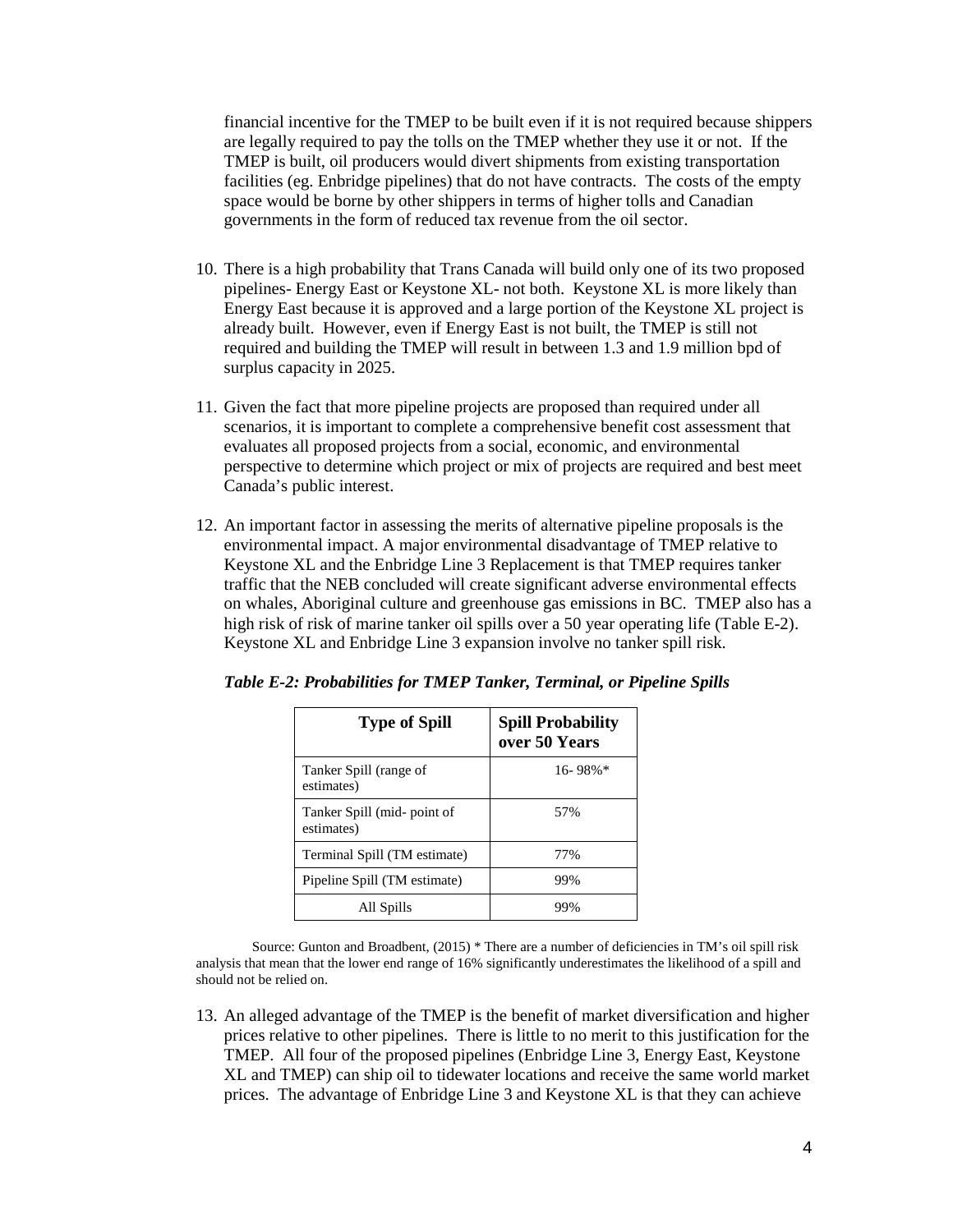these same economic benefits of TMEP with fewer environmental risks.

14. Recent forecasts by the federal government show that under current policies (as of November 1 2016) Canada will not meet its climate change targets. The oil and gas sector are the principal contributor to GHG emissions growth to 2030. Therefore, as part of this evaluation of pipelines, Canada should assess the level of oil production and pipeline expansion that is consistent with Canada meeting its climate change commitments.

#### 15. **The key findings of this report are**:

- a. Recent developments in oil markets, climate change policies, and the US approval of Keystone XL have undermined the rationale for building the TMEP because there are alternatives to the TMEP that can achieve similar economic benefits with no environmental risks to Canada's and BC's marine environment from oil tanker traffic.
- b. The decision of the federal government to approve the TMEP was based on outdated information that does not reflect current oil market conditions and a deficient evaluation process that assessed each pipeline proposal separately without adequately taking alternative projects and the overall supply and demand for oil transportation into account.
- c. The decision to approve both the TMEP and Enbridge Line 3 along with the US approval of Keystone XL could result in the construction of more than \$25 billion of excess pipeline capacity. This excess pipeline capacity will impose a significant cost on the oil sector in higher tolls and on Canadian tax payers in the form of reduced tax revenue from the oil industry.
- d. Given the significant change in oil markets and transportation options, the federal government should:
	- i. Publish a climate change strategy that identifies what level of Canadian oil production is consistent with Canadian climate change targets to reduce GHG emissions by 30% by 2030.
	- ii. Complete a comprehensive evaluation of oil transportation options and identify the options that best meet Canada's public interest from an economic, social, and environmental perspective and ensure that only those projects that are required and in Canada's public interest are built.

**About the Author**: Dr. Thomas Gunton is Professor and Director of the Resource and Environmental Planning Program in the School of Resource and Environmental Management at Simon Fraser University. He has held various senior positions in government including Assistant Deputy Minister of Energy and Mines (Manitoba), Deputy Minister of Finance and Secretary of Treasury Board (BC), Deputy Minister of Environment (BC) and has been an expert witness before a number of tribunals including the National Energy Board and the Ontario Energy Board, and has spent the last 15 years researching energy markets, pipelines and major resource project development. Dr. Gunton has published over 80 refereed articles in scientific journals and over 100 technical reports for private and public sector clients on resource and environmental issues and project development.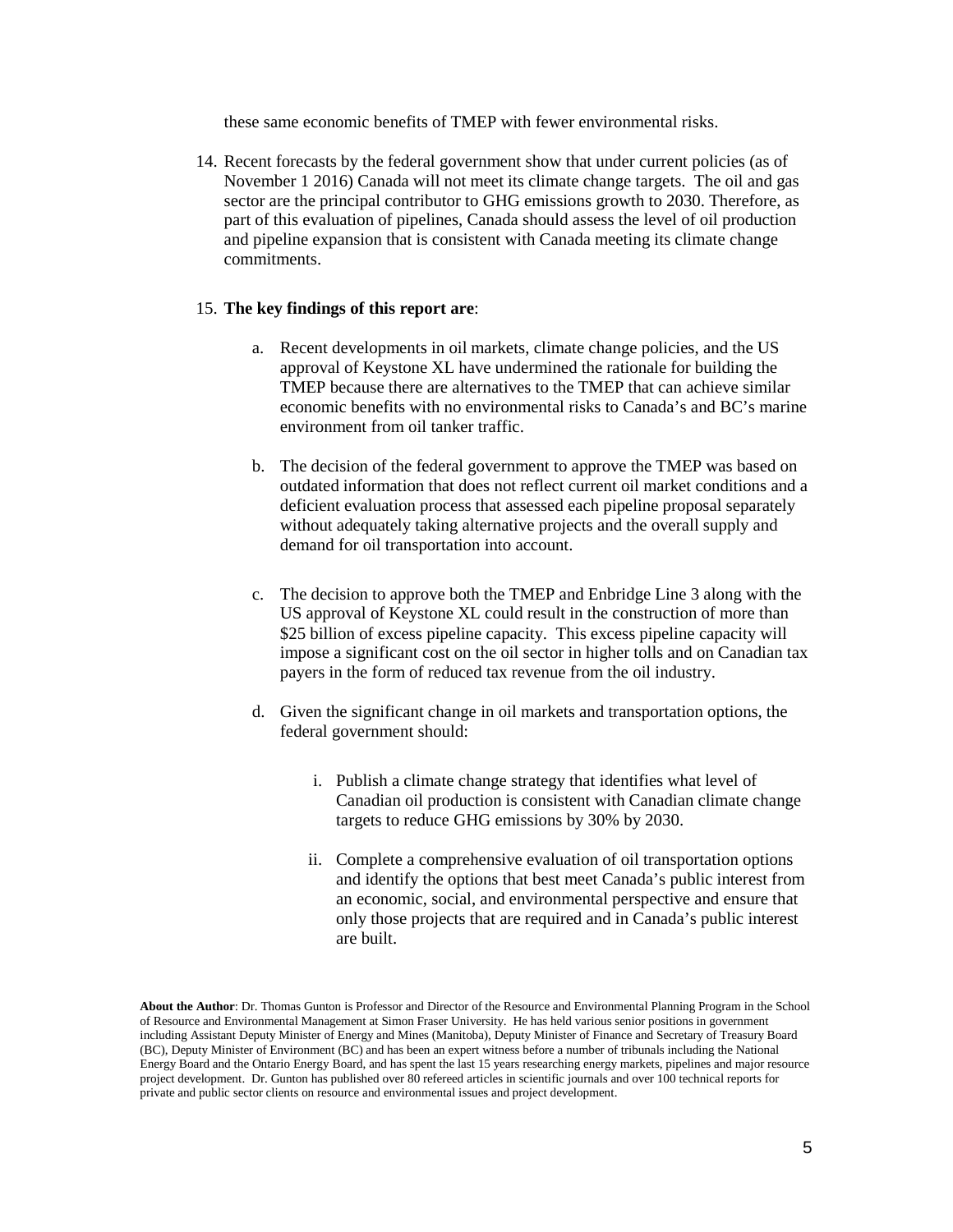## **Introduction**

The purpose of this report is to assess the need for the Kinder Morgan Trans Mountain Expansion Project (TMEP) in light of recent developments in the oil market and oil transportation sector including:

- US approval of Keystone XL Pipeline on March 24, 2017
- Recent downward adjustments in oil prices and Canadian oil production forecasts by the International Energy Agency (IEA, November 2016) and the National Energy Board (NEB, October 2016a)
- Reduction in the Canadian Association of Petroleum Producers forecast of Western Canadian (WCSB) oil supply (2030 forecast reduced by 2.0 million bpd over the last two years)

 The report begins with an estimate of current and forecast Western Canadian Sedimentary Basin (WCSB) oil transportation capacity and oil production. The supply and demand for oil transportation capacity is assessed under several scenarios to determine the need for new oil pipelines and the need for the TMEP. The report concludes with a discussion of the policy implications of the findings.

## **Oil Transportation Capacity**

Existing and proposed transportation projects based on CAPP (2016) data are summarized below [\(Table 1\)](#page-6-0). Current WCSB pipeline capacity is 4,232 kbpd and current rail capacity is estimated at 754 kbpd, resulting in a combined current capacity of 4,986 kbpd. The total capacity of proposed pipelines is 3,415 kbpd, resulting in a total potential capacity of 8,401 kbpd. It should be noted that because several of the proposed pipelines have the potential to increase capacity beyond the capacity estimates in Table 1, potential capacity is higher than 8,401 kbpd. The status of proposed projects is as follows:

- Enbridge Line 3 Replacement was approved by Canada on November 29, 2016 and is under review by US regulators. The likelihood of completion of the Enbridge Line 3 project is high given that it is a replacement of an existing pipeline.
- Enbridge Northern Gateway was approved by Canada in 2014, but approval was overturned by the courts in 2016 and rejected by Canada in November, 2017*. Therefore,*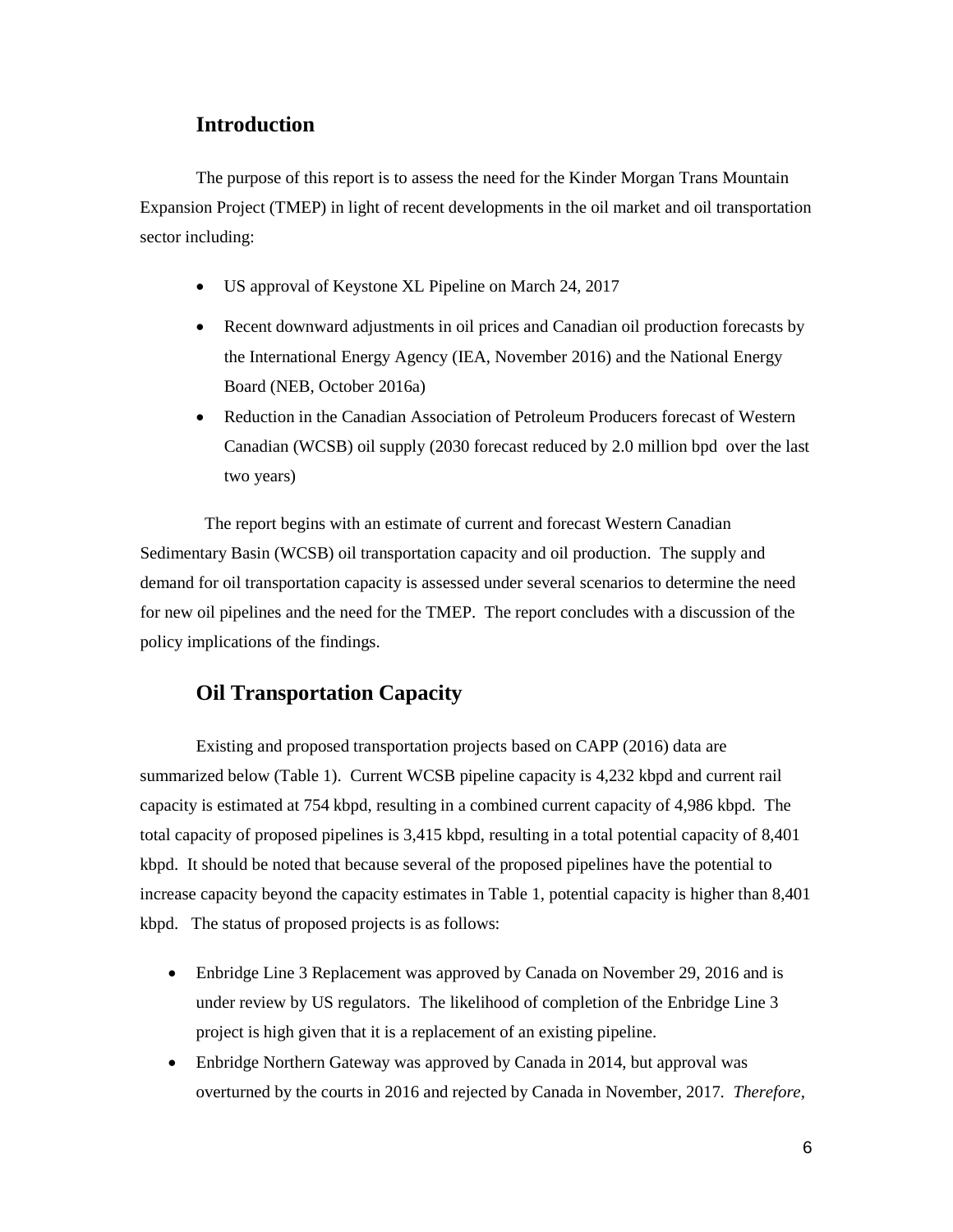*Enbridge Northern Gateway is listed in Table 1 but is not included in the supply and demand analysis*.

- TMEP was approved by Canada on November 29, 2016 and by BC in January 2017. The TMEP faces several obstacles including court challenges and rising cost estimates (from \$5.5 billion in 2013 to \$7.4 billion in 2017). Although shippers recently confirmed 97% of the committed volumes based on the higher capital costs (Trans Mountain, 2017), further cost increases or timing delays could jeopardize the financial viability of the TMEP. Another risk is that increased competition from other pipelines could reduce demand for spot shipments on the TMEP, which are forecast to comprise one-fifth of TMEP shipments.
- Energy East is under review by the NEB. The likelihood of Energy East being built is lower due to the recent approval of Keystone XL and rising capital cost estimates.
- Keystone XL was approved by Canada in 2010 and by the US government in March 2017. Keystone still requires approval of some state governments. Trans Canada is more likely to build Keystone XL than Energy East because a large proportion of the Keystone XL Project is already built and it has been approved by the NEB and the US government.

#### <span id="page-6-0"></span>*Table 1: Existing and Proposed WCSB Oil Transportation Capacity*

| <b>Facility</b>                                                | Capacity (kbpd) |
|----------------------------------------------------------------|-----------------|
| <b>Enbridge Mainline</b>                                       | 2,851           |
| Express/Milk River/Rangeland                                   | 490             |
| <b>Trans Mountain</b>                                          | 300             |
| Keystone                                                       | 591             |
| <b>Existing Subtotal*</b>                                      | 4,232           |
| Enbridge Line 3 (2019)                                         | $370*$          |
| Kinder Morgan TMEP (2019)                                      | 590             |
| Energy East (2021)                                             | 1,100           |
| ENGP (rejected by Canada in 2016)                              | $525*$          |
| Keystone XL (2019)                                             | 830*            |
| <b>Subtotal Existing and Proposed Pipeline</b>                 | 7,647           |
| Rail <sup>2</sup> (2018)                                       | 754             |
| <b>Total Existing and Proposed Pipeline and Rail</b>           | 8,401           |
| <b>Total Existing and Proposed Pipeline and Rail (no ENGP)</b> | 7,876           |

Sources: CAPP (2016). Forecast in service dates are in brackets. Express capacity from Ensys (2011)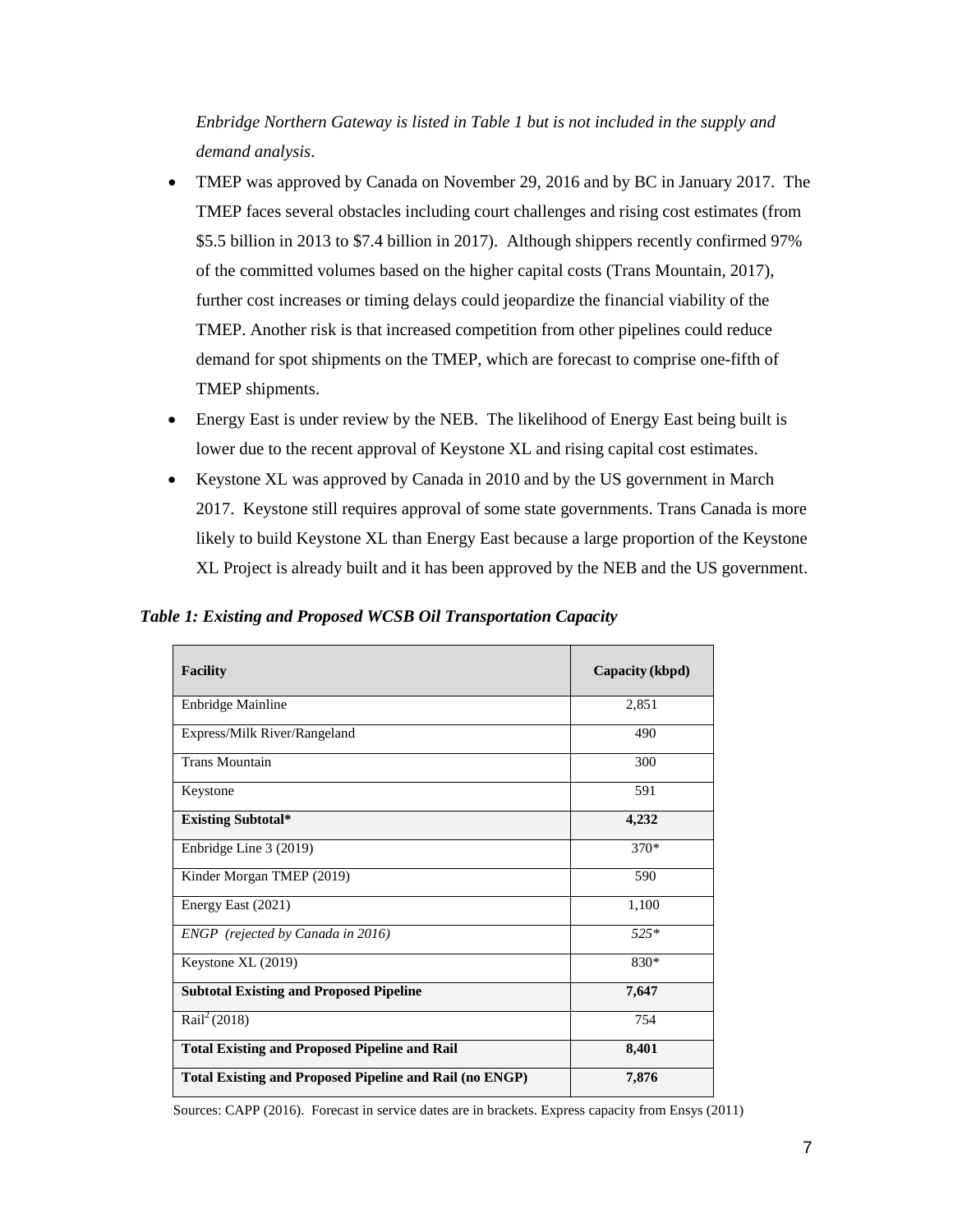## **Oil Production and Demand for Transportation**

Currently, there is significant uncertainty in oil markets and forecasts for Canadian oil production, with more recent forecasts becoming increasingly pessimistic. The International Energy Agency's includes two long-term oil price forecasts in its 2015 forecast (IEA, 2015): the high forecast assumes that oil prices remain below \$80 until 2020 and then gradually rise to over \$100 while the low forecast assumes oil prices remain in the \$50 to \$60 range until 2020 and then gradually rise to approximately \$85 by 2048. Under the low price forecast, the IEA predicts very little expansion in oil production in Canada. The most recent IEA forecast released in November 2016 (IEA, 2016) forecasts that under its new policies scenario oil prices will remain in the \$80 range until 2040. The IEA notes oil drilling in Canada has fallen to its lowest level in 40 years and forecasts that with completion of current projects under construction, oil sands production will grow from 2.4 mbpd in 2015 to 3.1 mbpd in 2020, but then growth will level off, expanding to only 3.3 mbpd by 2030 (IEA, 2015, p. 136).

The National Energy Board (NEB) updated forecast released in October 2016 (NEB, 2016a) is more pessimistic than the NEB forecast produced earlier this year, with the 2040 oil prices forecast reduced by \$17 per barrel and the 2040 production forecast reduced by almost 400,000 bpd from the its earlier 2016 forecast (Figure 1). The updated forecast provides three scenarios: a reference case, high price case and a low price case. The reference case forecasts oil prices gradually rising to the \$80 per barrel range from 2020-30. The low price forecast assumes that oil prices remain below \$50 per barrel while production peaks in the mid-2020s and gradually declines thereafter. The NEB's low price Canadian oil production forecast is similar to the IEA's Canadian forecast under its new policies scenario. The high price scenario assumes oil prices rise above \$100 per barrel. The NEB notes that its updated forecast does not incorporate the impacts of Canada's future climate change policies, which will further reduce fossil fuel production. Therefore, the current NEB forecast likely overestimates oil production.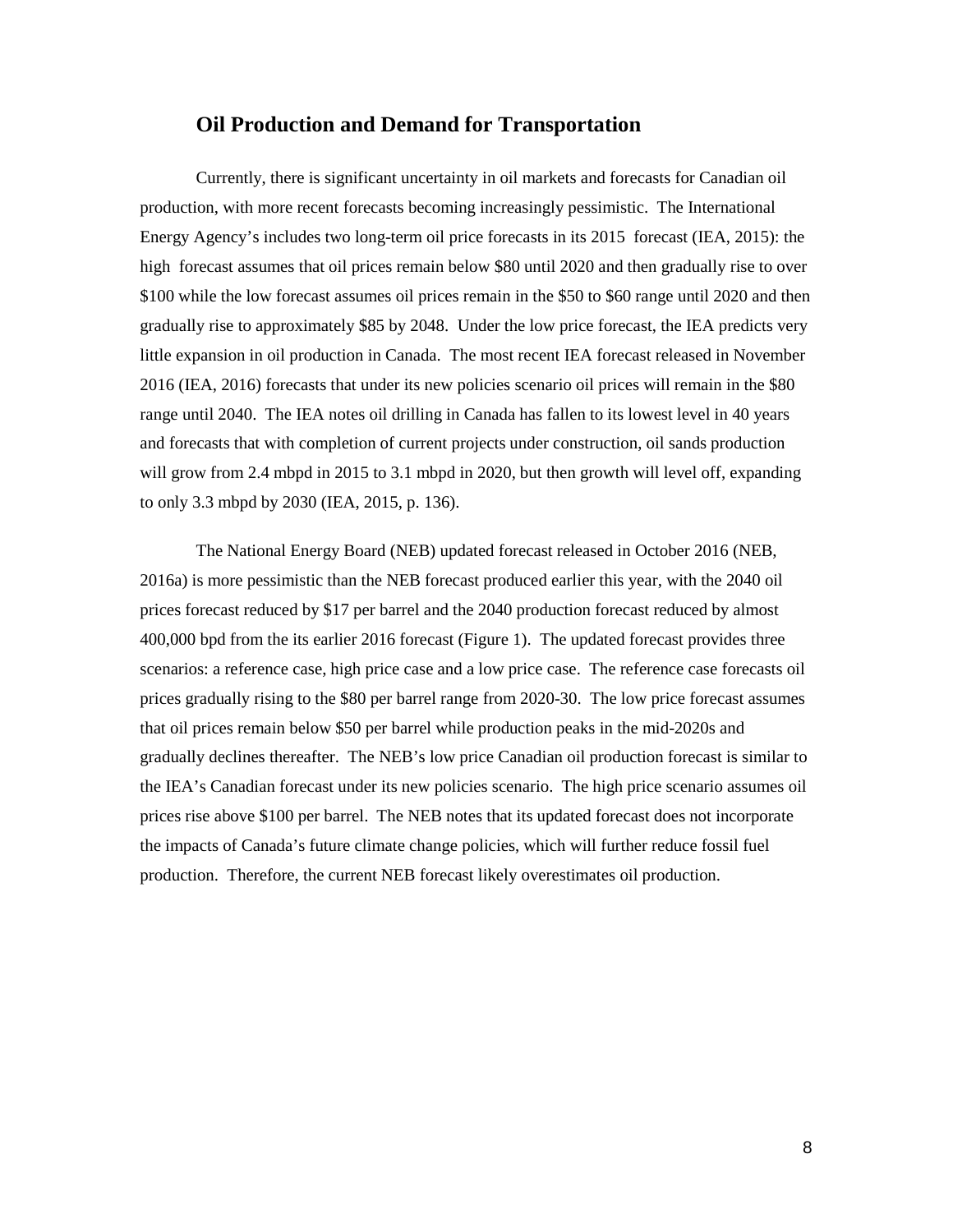



Oil production forecasts produced by the Canadian Association of Petroleum Producers (CAPP) are also increasingly pessimistic. The most recent forecast for WCSB oil supply in 2030 (CAPP, 2016) is 2.0 million bpd lower than the 2014 forecast (CAPP, 2014). In its 2015 forecast, CAPP concludes that "given the challenge of developing a forecast in the current low oil price environment, a range is presented" (CAPP, 2015, p.ii). For its lower range forecast, CAPP assumes that existing projects under construction are completed with no new projects being started during the forecast period. Under this scenario, WCSB production increases by about 700 kbpd from 2015 to 2020 and then gradually declines to 2030. Under its higher growth forecast CAPP assumes that oil markets recover and new projects are started. In its most recent 2016 production forecast, CAPP (2016) provides only one growth forecast based on the assumption of new projects, which forecasts an increase of 1,158 kbpd from 2015 to 2030 in WCSB production. CAPP's lower range 2015 forecast is similar to IEA's new policy scenario and the NEB's low price scenario that forecast little to no expansion in production from 2020-30 after the projects currently under production are completed.

These increasingly pessimistic oil price forecasts and new climate change policies are particularly critical for Canadian production because Canadian oil sands production is at the high end of the international cost curve (Figure 2) and will, therefore, be more impacted by market conditions than other world production (IEA, 2016). The Canadian Energy Research Institute (CERI) (2014) estimates that WTI prices (2013 US \$) needed to justify oil sands expansion are \$85 for *in situ* SAGD projects and \$105 for mine projects. While some oil sands projects will have higher or lower supply costs than CERI's average estimates and some producers have been able to reduce costs even further (Leach, 2015), many previously planned greenfield projects are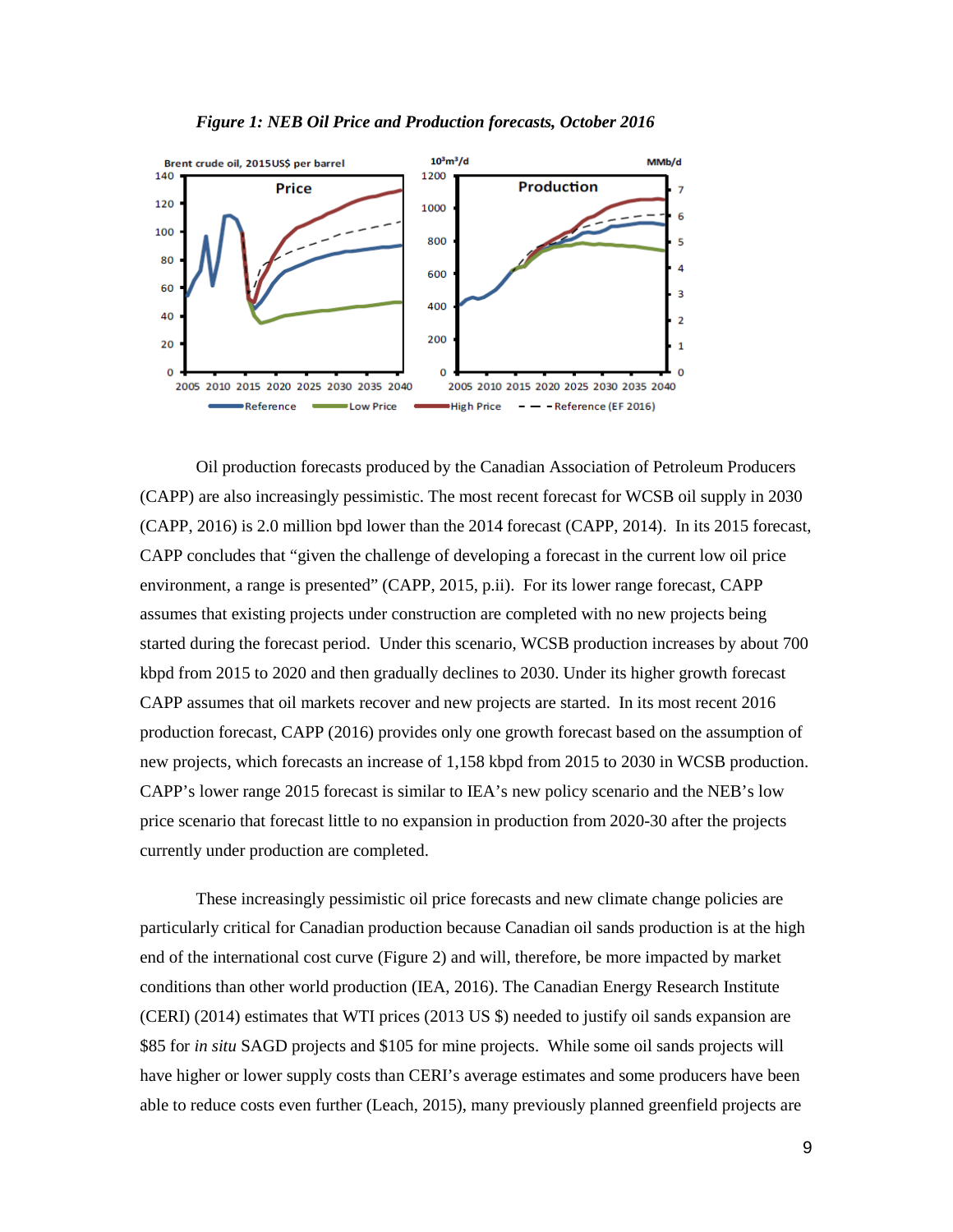unlikely to be developed at current WTI prices. Lower oil prices and climate change policies that increase costs will therefore have dramatic impacts on Canadian production (McGlade and Ekins, 2015).



*Figure 2: Oil Production Cost Curve (US \$ per B.)*

Source: Rystad Energy Research and Analysis (2015).

To reflect this uncertainty in oil markets, the demand forecast for oil transportation services used in this report uses two scenarios: a low production scenario based on completion of existing projects with no new projects being built to 2030 and a high production scenario based on CAPP's 2016 growth scenario that assumes a recovery in oil markets and commencement of new projects. The lower production forecast is similar to the IEA new policies scenario and the NEB's low price scenario. Given that the production capacity that underlies this scenario is under construction or already operating, this scenario provides a fairly reliable lower bound estimate of oil production.

The higher production scenario uses CAPP's 2016 supply forecast. However, there are several reasons why this forecast may be too optimistic. First, CAPP's forecasts have historically over-estimated oil production. In its review of the Keystone XL pipeline the US government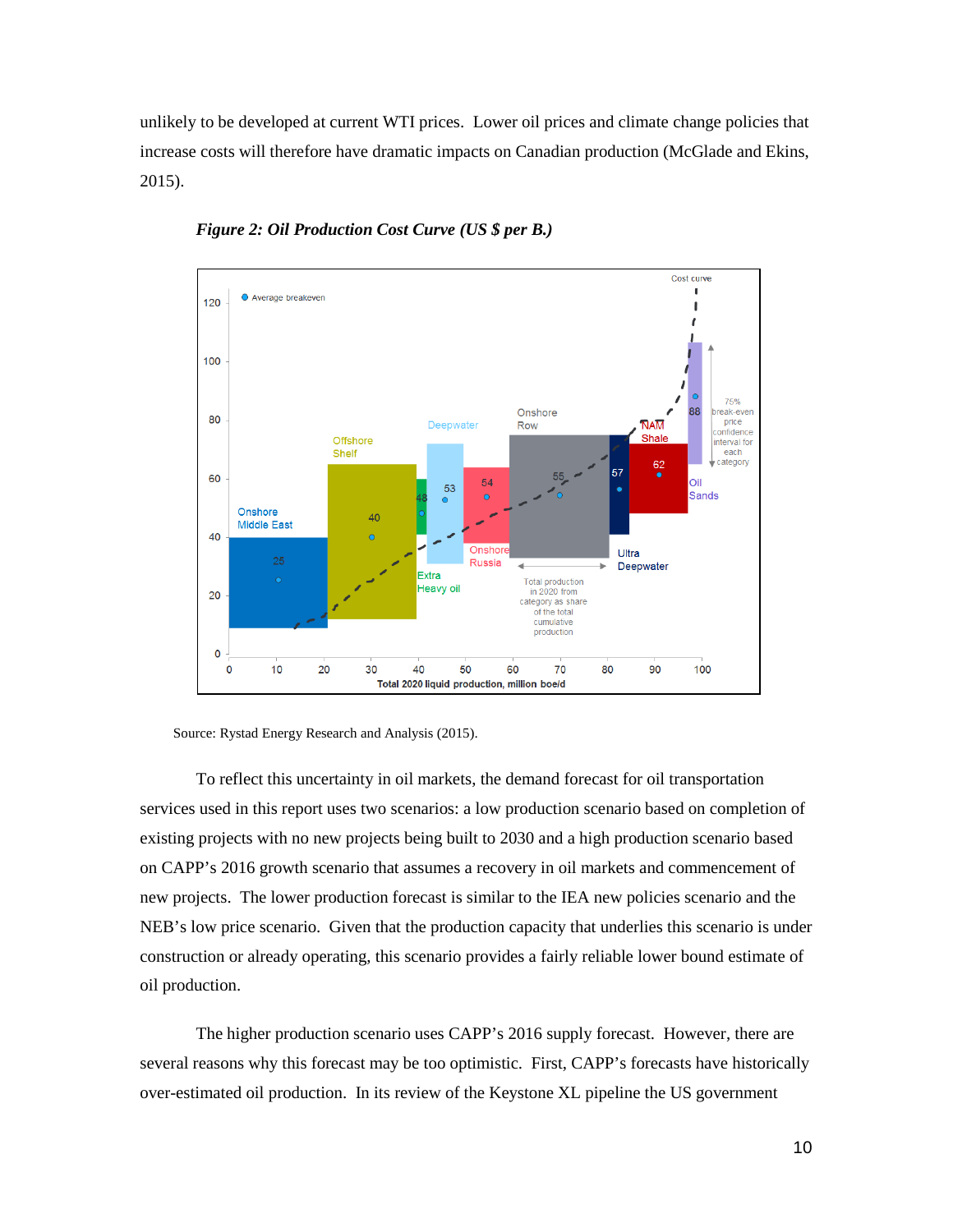provides a comparison of CAPP forecasts with actual production and concludes "The CAPP forecasts generally have overestimated potential production compared to the trend of actual production" (USDS 2013, Vol 1.4-24). Second, since the CAPP forecast was prepared earlier this year, oil price and production forecasts have become increasingly pessimistic. Third, as the NEB cautions, current CAPP and NEB production forecasts do not take into account the impact of future climate change policies (NEB, 2016a, p. 5). As the IEA's new policies forecast released in November 2016 shows, these policies are likely to result in little to no growth in Canadian oil production after the completion of current projects under construction. For these reasons, the CAPP 2016 growth forecast likely over-estimates WCSB oil production.

## **Supply/Demand Analysis for Oil Transportation**

Forecast supply and demand for WCSB oil transportation capacity are estimated based on the three scenarios. All scenarios exclude the Enbridge Northern Gateway.

The first scenario is a high production scenario based on CAPP's 2016 WCSB oil supply forecast and the phasing out of all oil shipments by rail (Table 2). Under this scenario, the Enbridge Line 3 Replacement meets transportation demand until 2023, at which point additional capacity is required. If Keystone XL is constructed, there is enough transportation capacity to meet demand to the end of the forecast period (2030) without construction of the TMEP.<sup>[1](#page-10-0)</sup> If TMEP is built along with Keystone XL, there would be excess pipeline capacity beyond 2030. Excess pipeline capacity in 2025 would be 1.3 million bpd and if Energy East is also built, there would be 2.4 million bpd of excess capacity.

 $\ddot{\phantom{a}}$ 

<span id="page-10-0"></span><sup>&</sup>lt;sup>1</sup> Pipeline capacity would be almost fully utilized at the end of the forecast period (2030) under this scenario. Therefore some incremental expansion of existing capacity or rail may be required around 2030 if the high growth scenario materializes.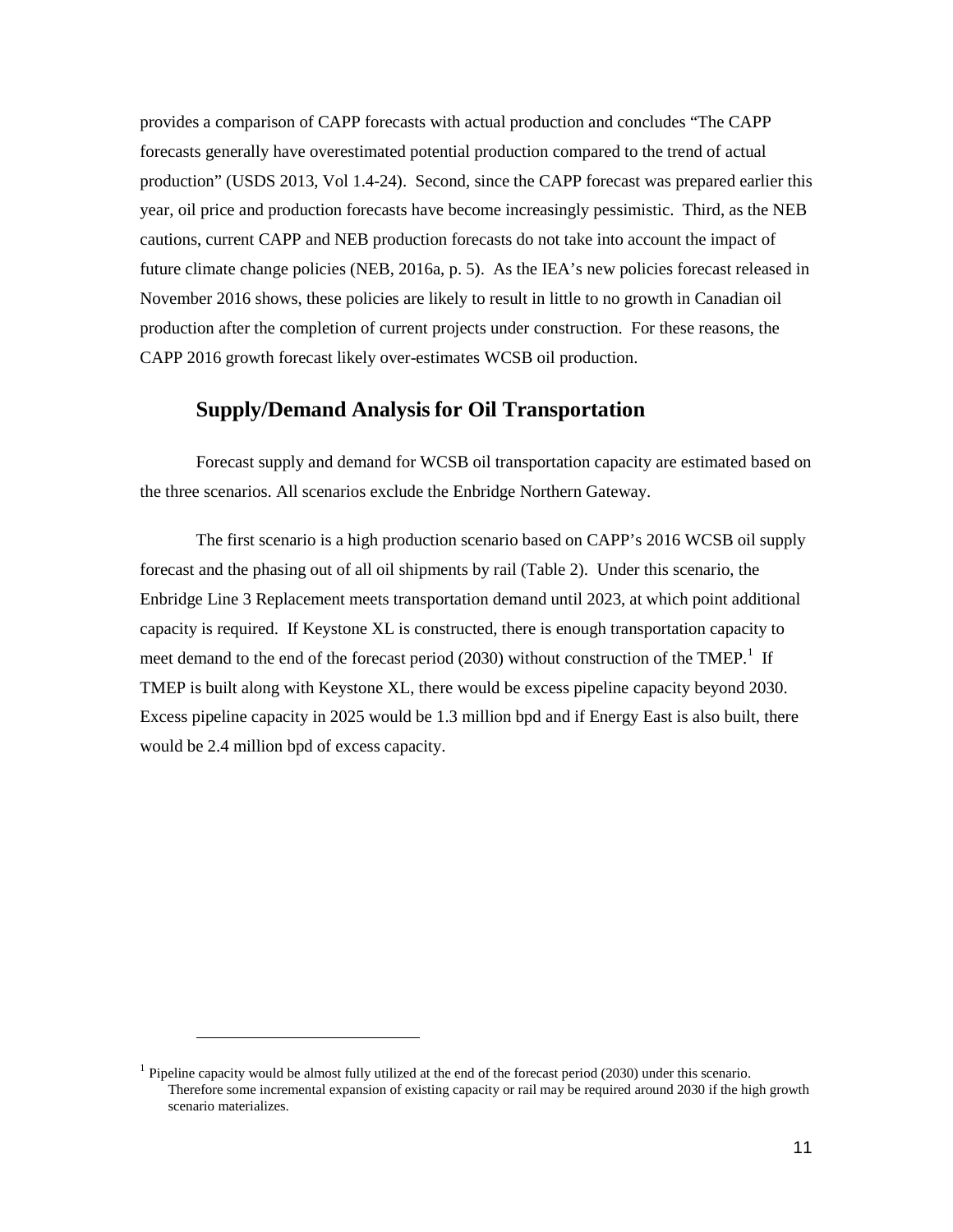|                                  | 2015 | 2020   | 2025   | 2030    |
|----------------------------------|------|--------|--------|---------|
| Oil Supply Forecast*             | 3821 | 4409   | 4712   | 5295    |
| <b>Current Pipeline Capacity</b> | 4232 | 4232   | 4232   | 4232    |
| <b>Surplus/Deficit</b>           | 411  | $-177$ | $-480$ | $-1063$ |
| Enbridge Line 3 Expansion        |      | 370    | 370    | 370     |
| <b>Surplus/Deficit</b>           | 411  | 193    | $-110$ | $-693$  |
| Keystone XL                      |      | 830    | 830    | 830     |
| <b>Surplus/Deficit</b>           | 411  | 1023   | 720    | 137     |
| Kinder Morgan TMEP               |      | 590    | 590    | 590     |
| <b>Surplus/Deficit</b>           | 411  | 1613   | 1310   | 727     |
| <b>Energy East</b>               |      | 1100   | 1100   | 1100    |
| <b>Surplus/Deficit</b>           | 411  | 2713   | 2410   | 1827    |

*Table 2: Oil Pipeline Supply and Demand Balance: High Growth Forecast, no Rail (thousands of bpd)*

\*Forecast is based on CAPP's 2016 WCSB supply forecast. CAPP's oil supply forecast adjusts their oil production forecast to include the extra volume of diluents mixed with bitumen to allow it to be transported in pipelines (CAPP, 2016, p.39). CAPP's oil supply forecast has been further adjusted by deducting WCSB refinery consumption (595 kbpd); adding refined product shipments and Bakken shipments on Enbridge Mainline and refined product shipments on TMEP (435 kbpd) for a net reduction in oil supply of 160 kbpd. See Gunton et al. (2015) for more detailed discussion of adjustments.

The second scenario is also based on CAPP's 2016 WCSB oil supply forecast but includes some rail capacity in addition to forecast pipeline capacity (Table 3). The role of rail in oil shipments is subject to uncertainty on the merits of rail versus pipelines. CAPP identifies a number of advantages of rail relative to pipelines including: lower capital costs, shorter lead times to add capacity, shorter shipment times, option and flexibility benefits to reach alternative markets, and high product integrity (CAPP, 2015, p. 32). For these reasons, rail is an attractive option in an uncertain environment because unlike pipelines, rail capacity is flexible and can be reallocated to other locations and products if demand for oil shipments declines. CAPP, however, assumes that despite these potential advantages, pipelines are preferred to rail and rail will only be used if pipeline capacity is not available. This is the assumption used in the first scenario which assumes that rail shipments of oil are phased out. Other evidence submitted by Trans Mountain in NEB hearings as well evidence submitted in Keystone XL hearings concludes that rail is cost competitive with pipelines (Schink, 2013, App. A; USDS 2014, Vol. 1.4 p. 1.4-87-89).

Given the viability of rail and the current rail capacity, it is prudent to consider a scenario in which some oil is shipped by rail. To assess the impact of rail, this second scenario assumes that rail shipments are 550 kbpd, which is CAPP's mid-point forecast for rail under constrained pipeline options (CAPP, 2015, p.32). This is still well below existing rail capacity of 754 kbpd. Under this scenario no new pipeline capacity is required until 2023 and with completion of the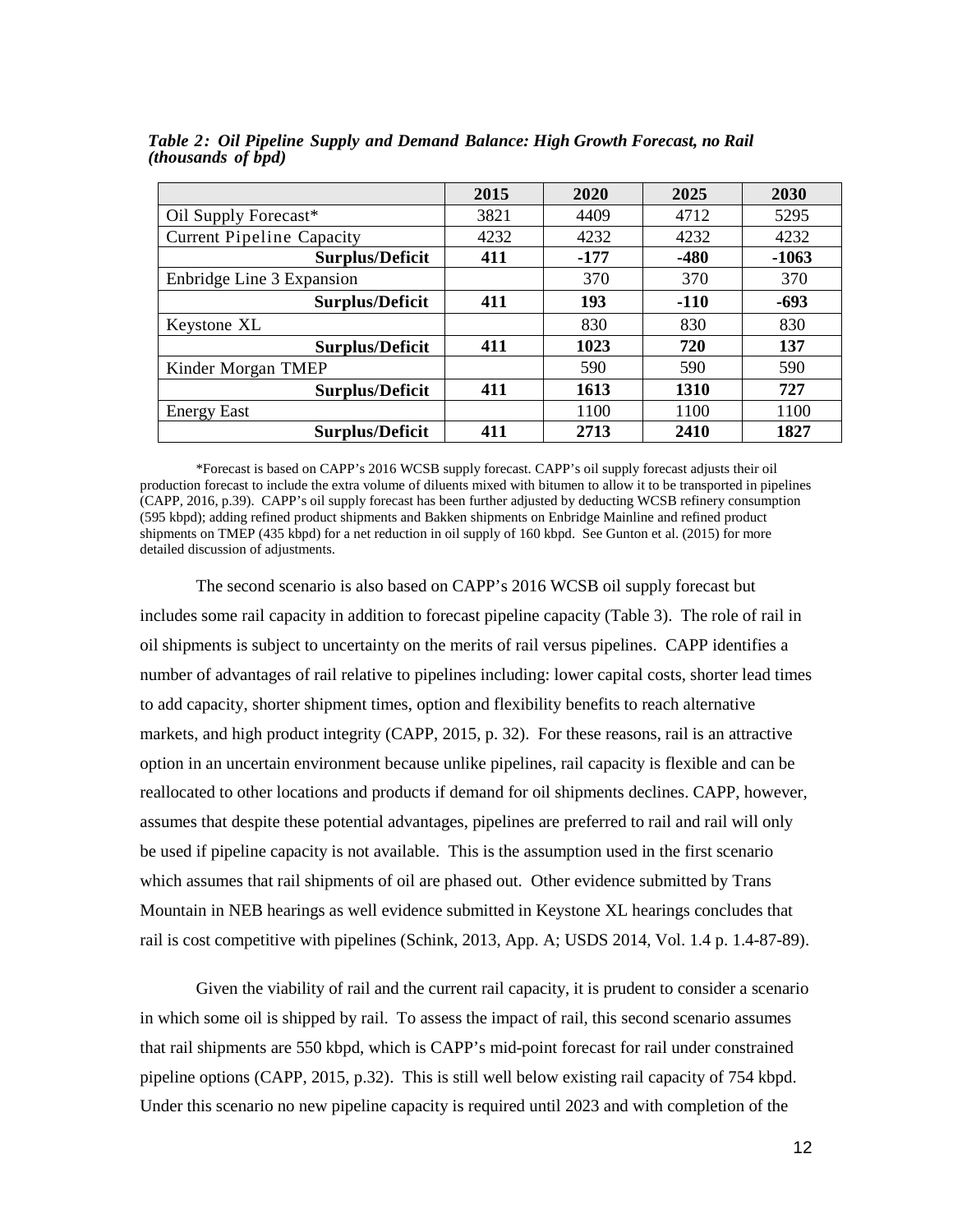Enbridge Line 3 expansion, no additional pipeline capacity is required during the forecast period until 2030 (Table3). Construction of just one additional major pipeline such as Keystone XL would create 1.3 million bpd of surplus pipeline capacity in 2025.

|                                    | 2015 | 2020 | 2025 | 2030   |
|------------------------------------|------|------|------|--------|
| Oil Supply Forecast*               | 3821 | 4409 | 4712 | 5295   |
| Current Pipeline and Rail Capacity | 4782 | 4782 | 4782 | 4782   |
| <b>Surplus/Deficit</b>             | 961  | 373  | 70   | $-513$ |
| Enbridge Line 3 Expansion          |      | 370  | 370  | 370    |
| <b>Surplus/Deficit</b>             | 961  | 743  | 440  | $-143$ |
| Keystone XL                        |      | 830  | 830  | 830    |
| <b>Surplus/Deficit</b>             | 961  | 1573 | 1270 | 687    |
| Kinder Morgan TMEP                 |      | 590  | 590  | 590    |
| <b>Surplus/Deficit</b>             | 961  | 2163 | 1860 | 1277   |
| <b>Energy East</b>                 |      | 1100 | 1100 | 1100   |
| <b>Surplus/Deficit</b>             | 961  | 3263 | 2960 | 2377   |

*Table 3: Oil Pipeline Supply and Demand Balance: High Growth Forecast with Rail (thousands of bpd)*

\* Forecast is based on CAPP's 2016 WCSB supply forecast. CAPP's oil supply forecast adjusts their oil production forecast to include the extra volume of diluents mixed with bitumen to allow it to be transported in pipelines (CAPP, 2016, p.39). CAPP's oil supply forecast has been further adjusted by deducting WCSB refinery consumption (595 kbpd); adding refined product shipments and Bakken shipments on Enbridge Mainline and refined product shipments on TMEP (435 kbpd) for a net reduction in oil exports of 160 kbpd. See Gunton et al. (2015) for more detailed discussion of adjustments.

The third scenario is based on a lower oil supply forecast that assumes completion of existing WCSB projects under construction, with no new projects during the forecast period and no oil transport by rail. This scenario is similar to CAPP's 2015 lower range scenario, the IEA's new policies scenario, and the NEB's low price scenario. Under this scenario, no new pipeline projects are required to the end of the forecast period (2030), other than completion of the Enbridge Line 3 Replacement (Table 4). Completion of either Keystone XL or TMEP would result in excess pipeline capacity.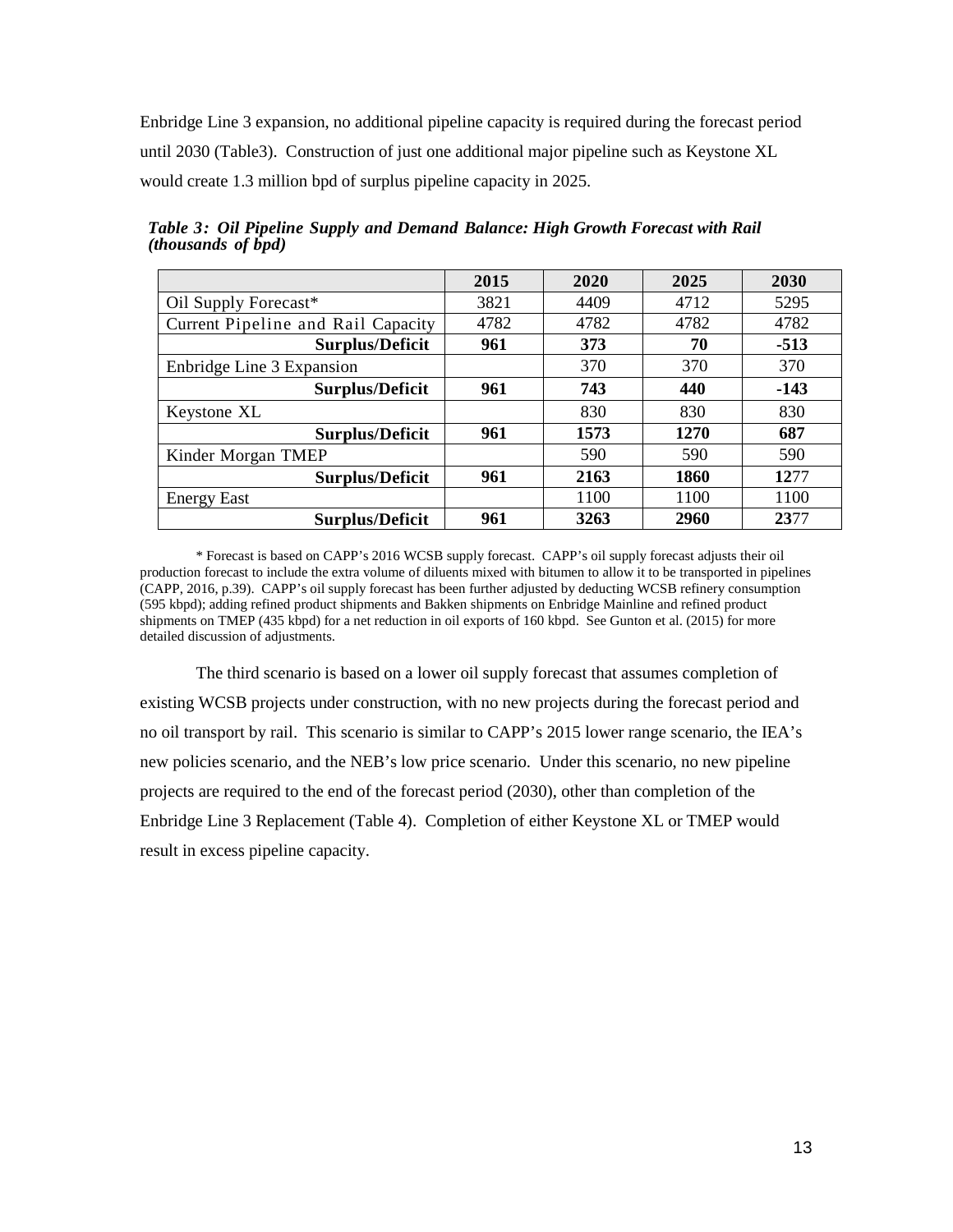|                                  | 2015 | 2020 | 2025   | 2030   |
|----------------------------------|------|------|--------|--------|
| Oil Supply Forecast*             | 3821 | 4409 | 4409   | 4409   |
| <b>Current Pipeline Capacity</b> | 4232 | 4232 | 4232   | 4232   |
| <b>Surplus/Deficit</b>           | 411  | -177 | $-177$ | $-177$ |
| Enbridge Line 3 Expansion        |      | 370  | 370    | 370    |
| <b>Surplus/Deficit</b>           | 411  | 193  | 193    | 193    |
| Keystone XL                      |      | 830  | 830    | 830    |
| <b>Surplus/Deficit</b>           | 411  | 1023 | 1023   | 1023   |
| Kinder Morgan TMEP               |      | 590  | 590    | 590    |
| <b>Surplus/Deficit</b>           | 411  | 1613 | 1613   | 1613   |
| <b>Energy East</b>               |      | 1100 | 1100   | 1100   |
| <b>Surplus/Deficit</b>           | 411  | 2713 | 2713   | 2713   |

*Table 4: Oil Pipeline Supply and Demand Balance: Lower Growth Forecast, no Rail (thousands of bpd)*

\* Forecast is CAPP's 2016 supply forecast based on completing current projects under construction with no new projects started during forecast period. Because CAPP 2016 forecast does not provide an estimate of production based on current projects under construction, CAPP's forecast production in 2020 is used as an estimate of operating and currently under construction production. CAPP's oil supply forecast adjusts their oil production forecast to include the extra volume of diluents mixed with bitumen to allow it to be transported in pipelines (CAPP, 2016, p.39). CAPP's oil supply forecast has been further adjusted by deducting WCSB refinery consumption (595 kbpd); adding refined product shipments and Bakken shipments on Enbridge Mainline and refined product shipments on TMEP (435 kbpd) for a net reduction in oil exports of 160 kbpd. See Gunton et al. (2015) for more detailed discussion of adjustments.

The conclusion of the supply and demand analysis is that under CAPP's high oil production scenario only two new pipelines are required during the forecast period to 2030. If existing rail capacity is utilized, only one new pipeline (Enbridge Line 3) is required under the higher oil production scenario. Under the lower oil production scenario, no major new pipeline projects other than completion of the Enbridge Line 3 Replacement are required to 2030. While some degree of surplus capacity is beneficial to provide some degree of flexibility in the oil transportation system, the magnitude of surplus capacity that could be created with completion of three or four of the proposed projects will be excessive.

## **Project Need and Creation of Excess Capacity**

The conclusion of the supply and demand assessment is that construction proposed pipelines would create excess capacity. An obvious question is if the capacity is not needed, why would it be built?

The answer lies in the nature of contracting and the NEB approval process. The NEB reviews each pipeline project separately instead of comparing options and does not independently assess the overall supply and demand for transportation services. Instead, the NEB relies on project proponents to demonstrate the need for projects based on their market analysis and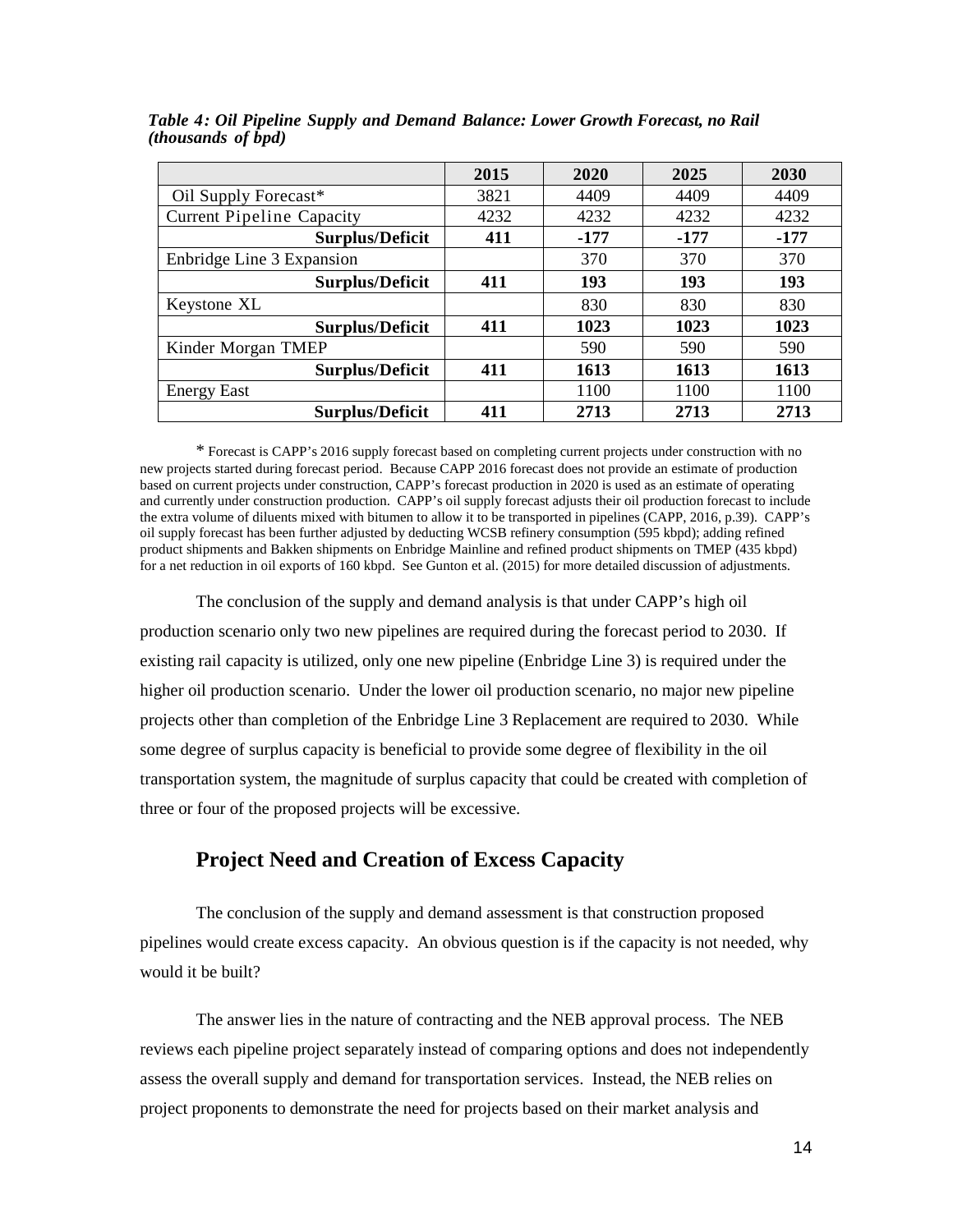indicators of market support such as signing of contracts. The NEB therefore has approved more projects than are required to meet the transportation needs of the Canadian oil industry.

Pipeline companies prefer getting oil producers to signed contracts obligating them to ship on proposed pipelines. Such "take or pay" contracts were signed for three of the proposed projects: TMEP, Keystone XL and Energy East. These contracts are cited by the companies as evidence that the projects are needed. The problem is that these contracts were signed by producers before the downturn in oil markets in 2014 and therefore do not reflect current market conditions. Even though the new capacity is no longer required, the existence of these contracts provides the financial incentive for these projects to be built because shippers would be legally required to pay tolls whether they used the project or not. What would happen if these projects are built is that oil producers would divert shipments from existing transporters (eg. Enbridge pipelines) that do not have contracts to meet their contractual obligation to ship on the new pipelines. This would result in empty space and lost revenue on existing pipelines that would be made up by toll increases that would reduce oil producer netbacks and royalty and tax payments to government. Overall, there would be a net cost to the oil sector and Canadian taxpayer due to building unneeded new capacity.

## **Other Considerations in Evaluating Alternative Projects**

The supply demand analysis shows that under the lower production scenario only one new pipeline is required and under a high growth forecast with no rail shipments only two of the four proposed pipelines is required. A relevant question, therefore, is what factors should be taken into account in identifying which projects should be built to best meet Canada's public interest. The following factors are relevant in making this determination.

#### *Market Diversification and Netbacks*

One consideration is the impact of alternative pipelines on the netbacks received by shippers. An alleged advantage of the TMEP relative to other projects such as the Keystone XL and Enbridge Line 3 is that the TMEP will achieve a higher oil price for Canadian oil by diversifying markets. Reports commissioned by Trans Mountain, for example, conclude that diverting Canadian exports from the US to Asian markets will increase the price that Canadian producers receive because the reduction in shipments to the US will eliminate the need for more expensive rail shipments and reduce the supply of Canadian oil in the US market (Muse Stancil, 2015).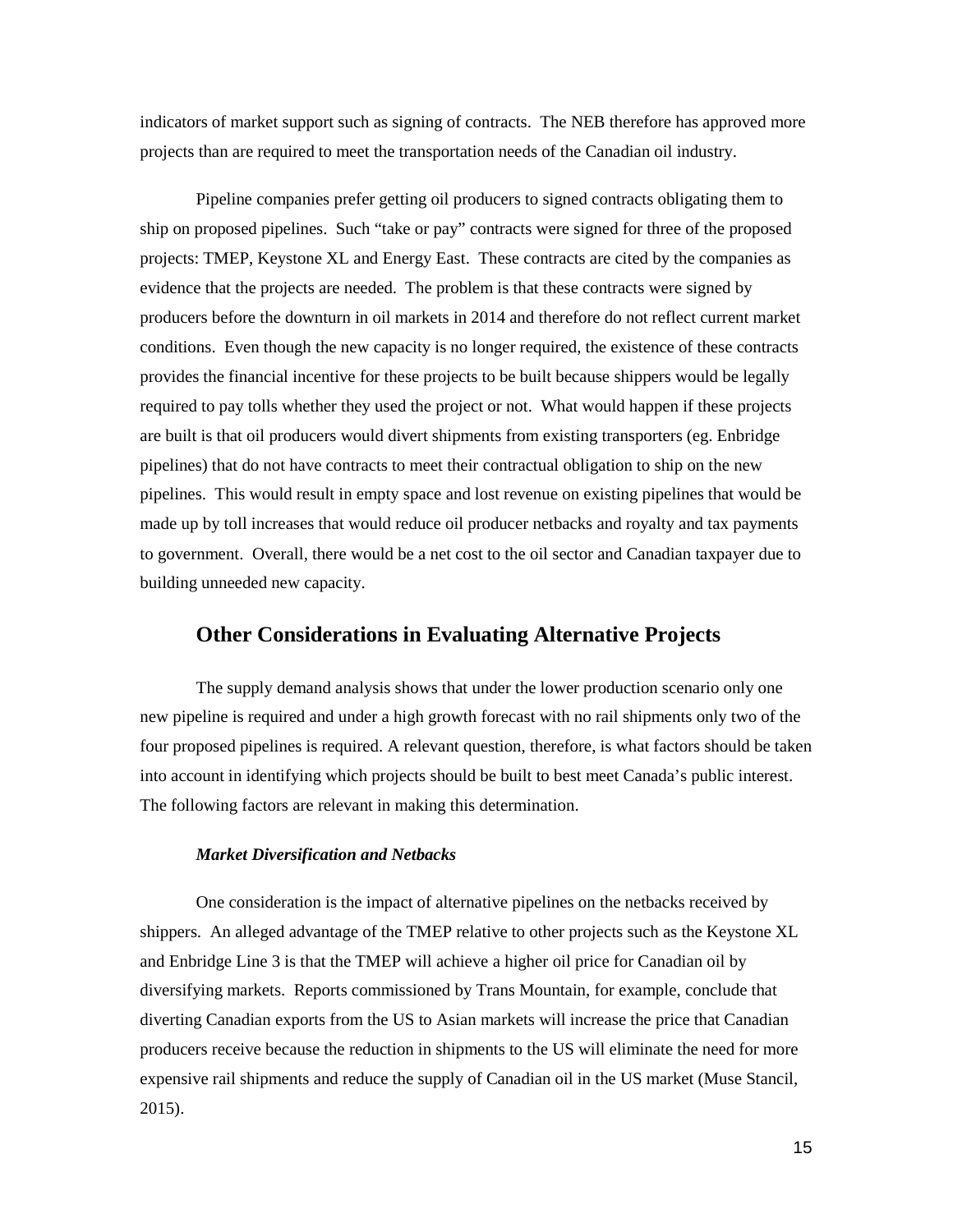This argument that TMEP will increase prices for Canadian oil by eliminating the need for more costly rail transport is unfounded for several reasons. First, reports commissioned by Trans Mountain (Schink, 2013, App. A p. 18) as well as other studies (USDS, 2014, Vol. 1.4 p. 1.4-87-89; Fielden, 2013; Genscape, 2013) conclude that rail transport is **not** necessarily more expensive than pipelines and may in fact be lower cost depending on the technology and transportation logistics. Second, even if rail transport is more expensive, rail shipments are not required because with the construction of Enbridge Line 3 and Keystone XL there would be sufficient pipeline capacity without rail.

The argument that the TMEP will increase prices relative to other pipeline proposals by reducing supply to the US market and accessing higher priced Asian markets is also unfounded. The world oil market is an integrated single world market linked by shippers' ability to transport oil between geographic locations according to supply and demand dynamics; if demand and prices rise in one location, producers will increase supply to that location until the oil market equilibrates and price differentials disappear (Adelman, 1984; Kleit 2001; Nordhaus, 2009; Fattouh 2010; Huppmann and Holz, 2012). While there may be short-term impediments in oil markets that restrict adjustments in global supply, such as transportation logistics that result in temporary price differentials (e.g., the glut of oil in Cushing, Oklahoma that reduced the price of Canadian oil relative to the world price), the global oil market will erode these differences. As TM's expert and author of MS (2015) stated in NEB hearings on the Northern Gateway Project:

> And as you can kind of see from this chart here, I mean, millions and millions of barrels of crude are transported by waterborne -- on the water around the world. And accordingly the global crude market can pretty quickly re-equilibrate their prices. Oil prices are very high in one part of the world, you'll have more tankers starting to come into that part of the world and the price will equilibrate (Earnest, 2012, p. A47316).

This is borne out by the oil price data. As illustrated in Figure 3, the relative price of Canadian oil was discounted more heavily around 2012-13 due to short term bottlenecks in the pipeline system in the United States between Cushing, Oklahoma and the US Gulf. This so called "Canadian discount" disappeared with the elimination of the bottleneck and the relative price of Canadian oil actually increased with increased exports to the US. This price evidence is in direct contradiction to the suggestion that higher exports to the US will dampen Canadian export prices.

Further, there is no evidence showing that the oil price in Asian oil markets is consistently higher than the US. Although Asian prices were higher than European and US prices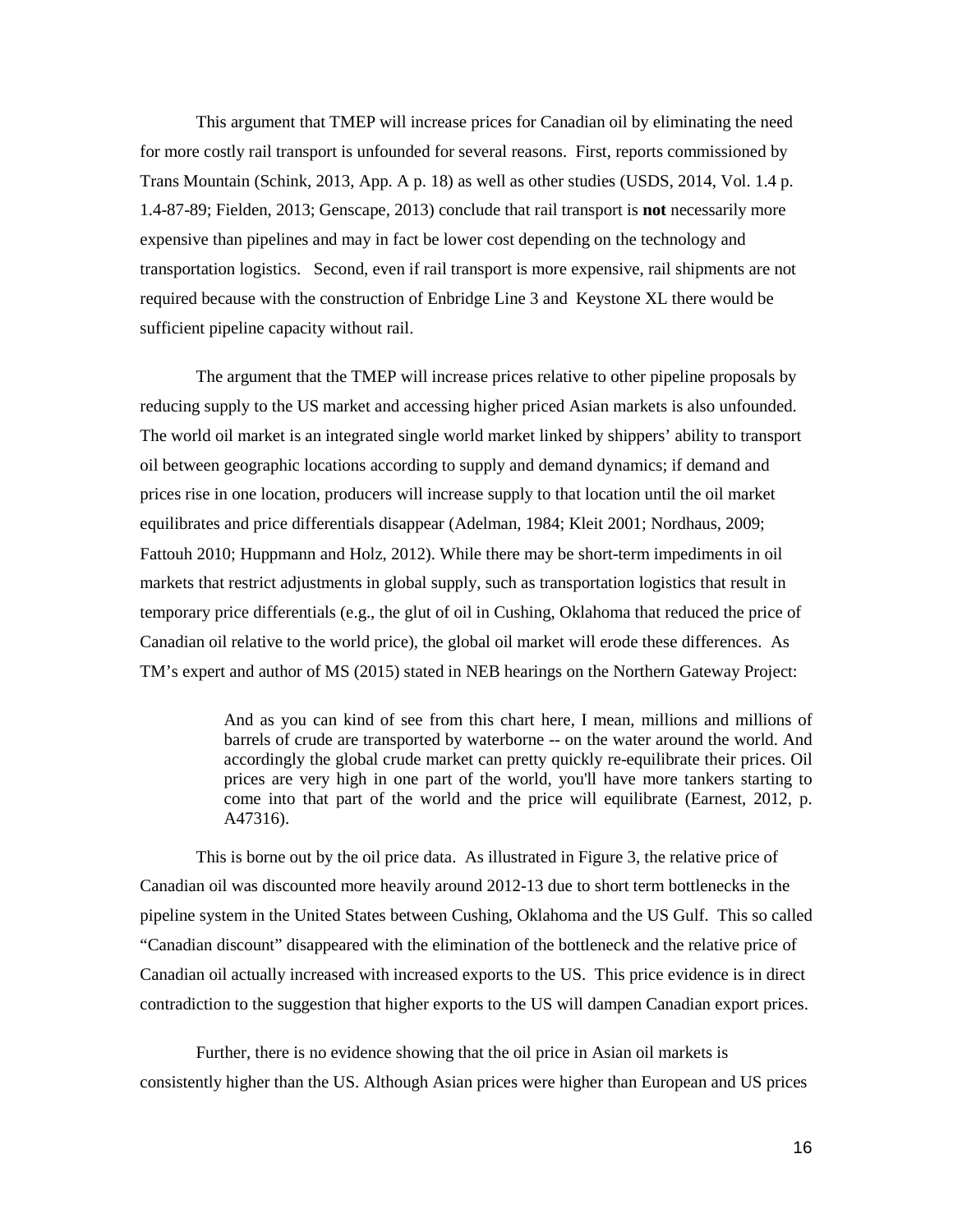by up to \$1.50 per barrel throughout the 1990s (Ogawa, 2003), price differentials have fluctuated between premiums and discounts (Cui and Pleven, 2010; Doshi and 'Souza, 2011; Broadbent, 2014, p.108-110) with no discernible pattern or trend line with which to forecast a long term premium. In fact, current US prices for heavy oil are actually higher than Asian prices (Figure 4). Over the long run, therefore, prices received for Canadian exports to the US Gulf on projects such as Keystone XL will be similar to Asian prices and there is no long run advantage to shipping to Asia.



*Figure 3: Comparison of WCSB Production to Oil Price Differentials*

Source: Gunton et al. (2015), p. 17.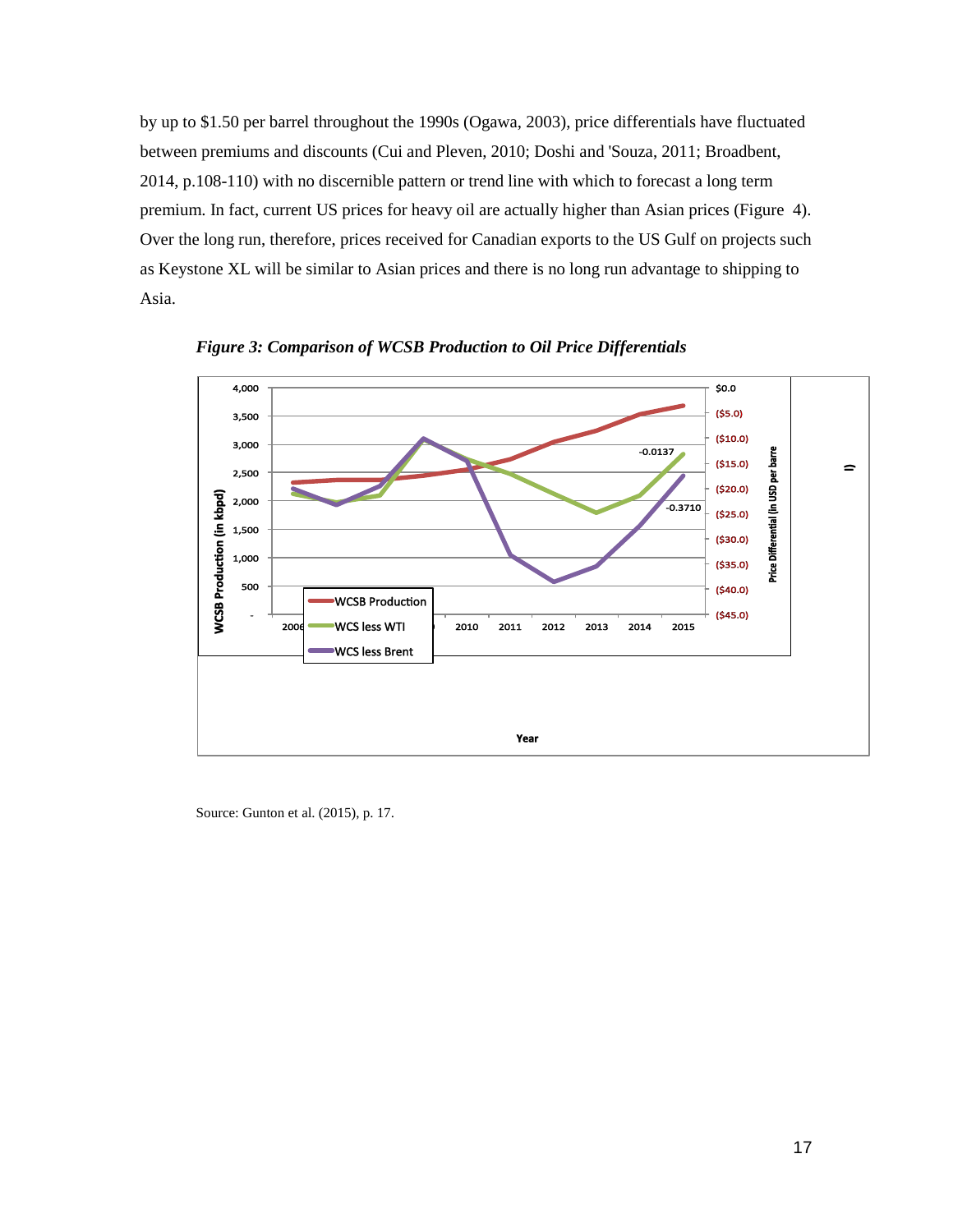

*Figure 4: Comparison of US and Asian Heavy Oil Price (US \$/B)*

Source: Pemex, (2017)

#### *Environmental Risks*

A second issue in evaluating pipeline options is environmental risk. One important issue is the impact of oil pipelines and oil production on Canada's GHG emissions. Current forecasts show that Canada will not meet its GHG targets without new emission reduction policies (Figure 5). The most significant source of increased GHG emissions is the Canadian oil and gas sector (Canada, 2017), which accounts for the largest proportion of Canadian GHG emissions (25%) and the largest increase in GHG emissions (21% between 2014 and 2030). GHG emissions do not vary significantly among pipeline options but the aggregate impact of pipeline development and oil and gas expansion needs to be assessed by a cumulative impact assessment that determines the level of oil production and pipeline capacity that is consistent with Canada's climate change objectives. Canada has published a general framework for meeting its GHG objectives, but the framework provides a list of potential actions to reduce emissions without documenting the specific impacts of each proposed initiative and without providing a detailed implementation plan (Canada, 2016). Therefore, it is unclear whether it is possible for Canada to meet its 2030 target with the anticipated expansion in oil production.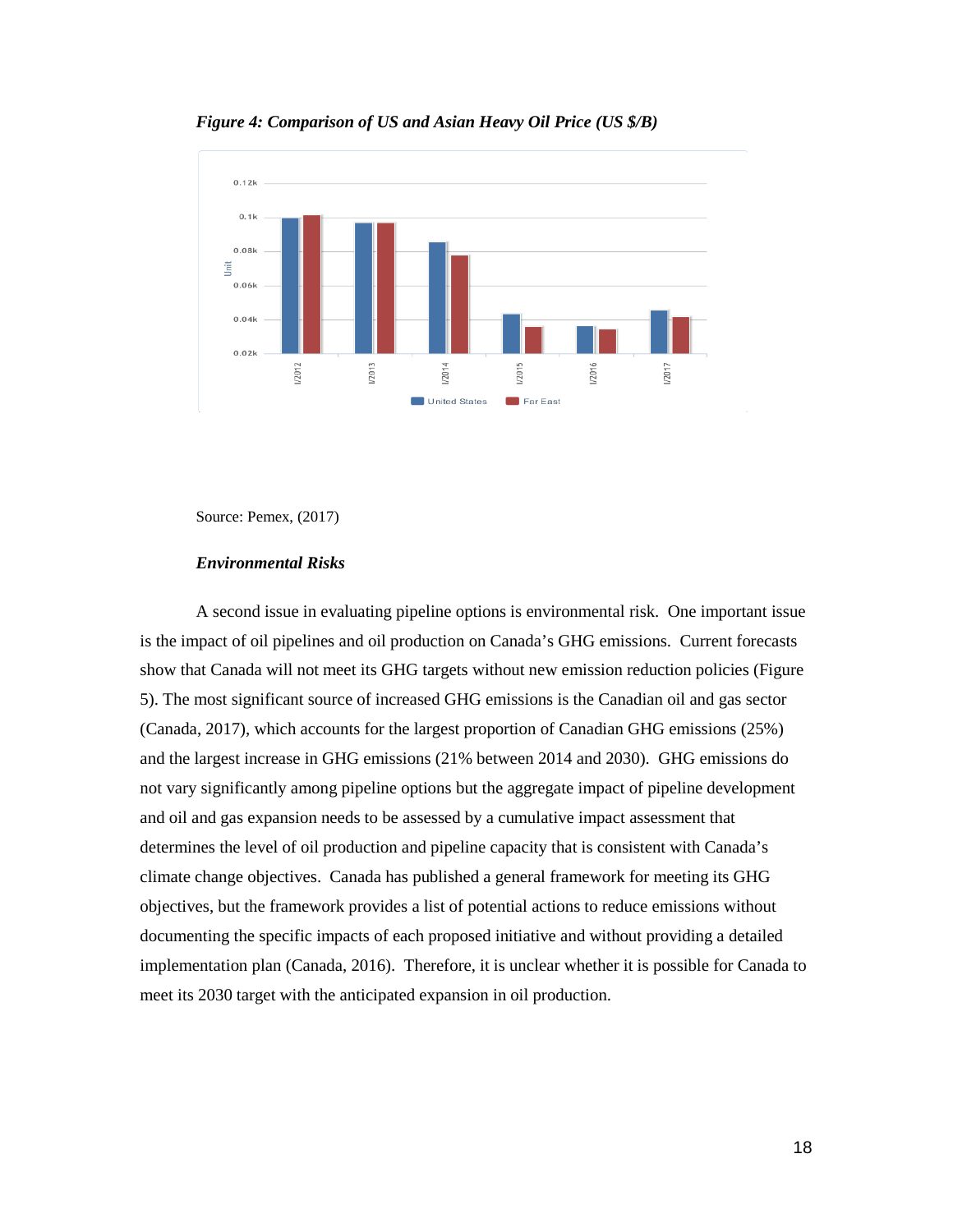*Figure 5: Canada's Greenhouse Gas Emissions Forecast to 2030*



Source: Canada, (2017).

Other environmental risks such as the impact of pipeline spills will vary depending on the location of the pipeline. A summary of the NEB's findings on the likelihood of adverse consequences from three of the proposed pipelines that it assessed show a significant difference in environmental risk (Table 5). The NEB concludes that the Enbridge Line 3 and Keystone XL pipelines are unlikely to have **any** significant adverse environmental effects while the TMEP is likely to have three significant adverse effects all resulting from marine tanker traffic. Likely adverse effects of the TMEP include: impacts on whales, Aboriginal culture and greenhouse gas emissions.

Another difference in environmental risk between the TMEP, Keystone XL, and the Enbridge Line 3, is the risk of tanker spills. The tanker traffic generated by the TMEP will generate a spill risk to the marine environment along BC's South Coast, which has been classified in the highest value, highest risk area in Canada (WSP, 2014). Trans Mountain estimates that there is a 77% chance of a marine terminal spill and between a 16% and 67% chance of a marine tanker spill over a 50 year operating period (Table 6). The variation depends on assumptions regarding the effectiveness of alternative spill risk mitigation measures. However, due to various methodological deficiencies, Trans Mountain lower bound estimate of 16% underestimates the likelihood. Other studies estimate that the likelihood of a marine tanker spill is between 58% and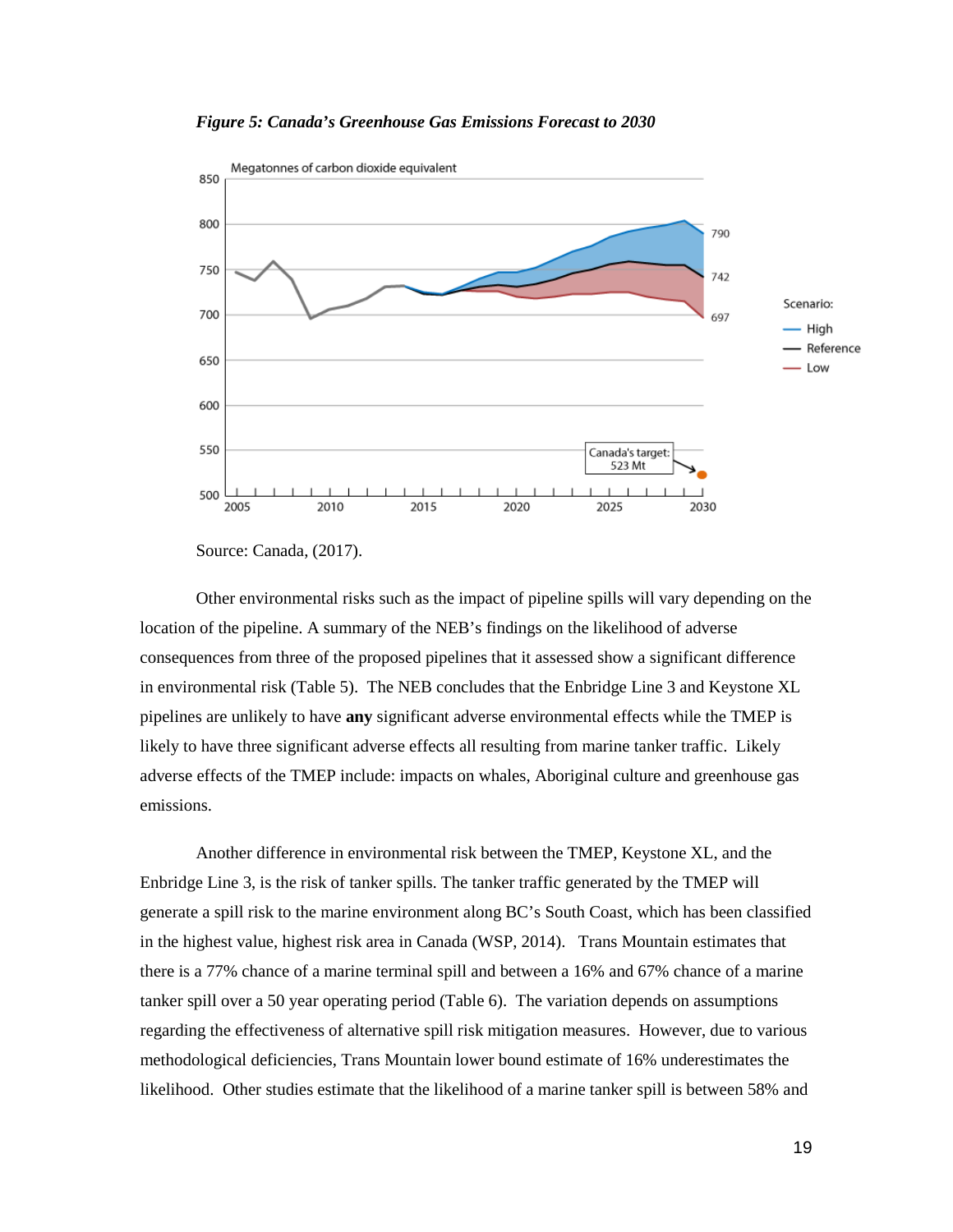98% (Table 6). The cost of a major tanker spill is estimated at between \$5.8 and \$25.5 billion (Gunton and Broadbent, 2015). Therefore a significant disadvantage of the TMEP relative to Keystone XL and Enbridge Line 3 is the risk of marine tanker spills.

| Project         | <b>Likely Significant Adverse Environmental Effects</b>                                                                             |
|-----------------|-------------------------------------------------------------------------------------------------------------------------------------|
| TMEP            | Southern resident killer whales<br>1.<br>Aboriginal culture<br>2.<br>Greenhouse gas emissions<br>3.<br>Marine oil spill risk*<br>4. |
| Enbridge Line 3 | No significant adverse effects                                                                                                      |
| Keystone XL     | No significant adverse effects                                                                                                      |

*Table 5: NEB Assessment of Adverse Effects of Pipelines*

\* Marine oil spill risk was identified by the NEB as having the potential to cause significant adverse effects but the risk of a spill occurring was deemed unlikely by the NEB. The NEB's conclusion that a spill is unlikely is contrary to the evidence on spill probability (see for example Gunton, 2016) and therefore marine oil spills are listed is this table as a likely significant adverse effect.

Source: NEB, (2009; 2016c; 2016d).

| <b>Type of Spill</b>           | <b>Spill Probability over 50</b><br><b>Years</b> |
|--------------------------------|--------------------------------------------------|
| Tanker Spill (TM estimate)     | $16 - 67\%$                                      |
| Tanker Spill (other estimates) | 58-98%                                           |

Tanker Spill (mid-point estimate) 57% Terminal Spill (TM estimate) 77% Pipeline Spill (TM estimate) 99%

All Spills 99%

*Table 6: Probabilities for TMEP Tanker, Terminal, or Pipeline Spills*

Source: Gunton and Broadbent, (2015) \* There are a number of deficiencies in TM's oil spill risk analysis that mean that the lower end range of 16% significantly underestimates the likelihood of a spill and should not be relied on.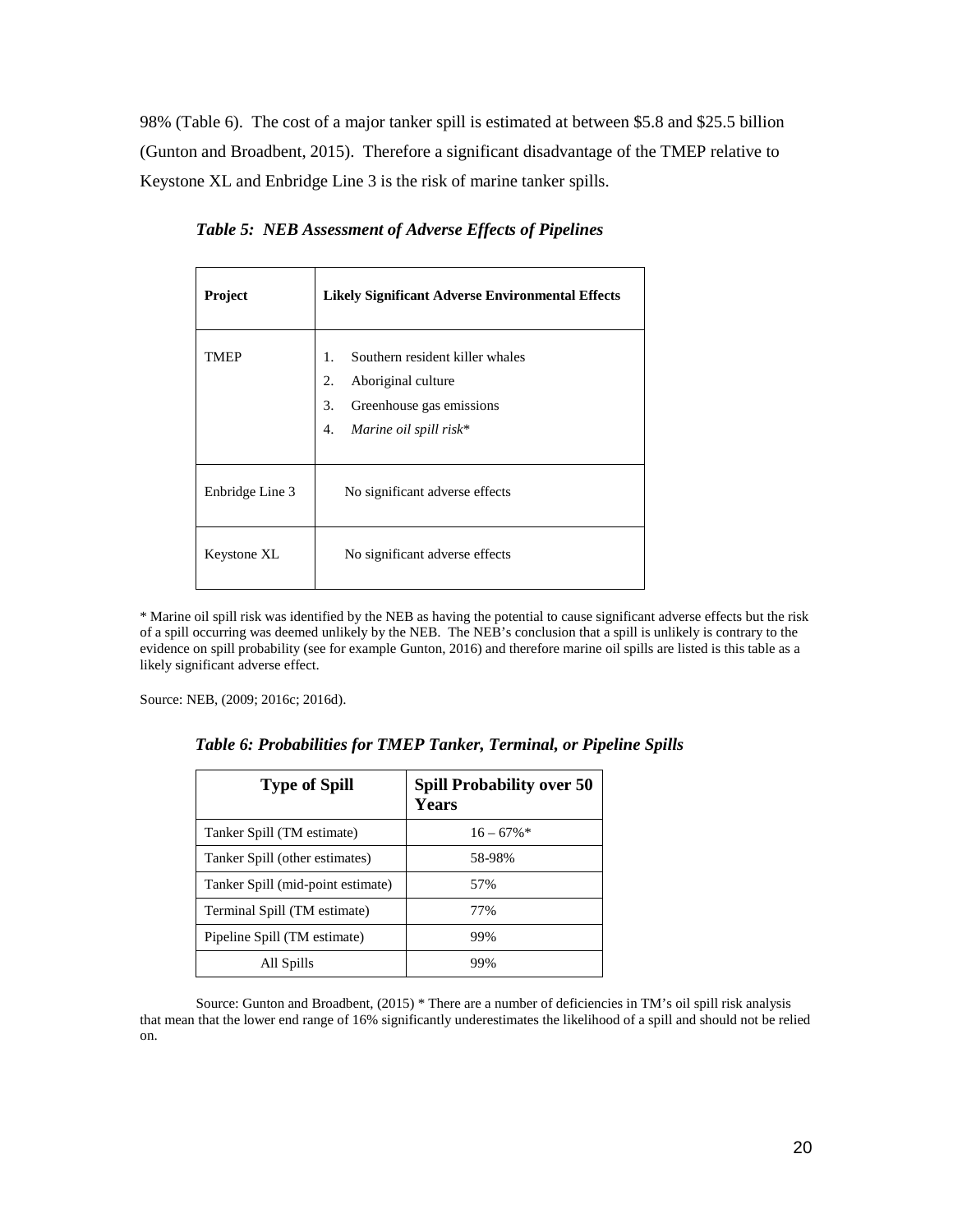#### *Costs*

Another consideration in comparing pipeline projects is cost. There is currently insufficient information to accurately compare forecast shipment costs per barrel for all four proposed pipeline projects due to the uncertainty over project capital costs. For example, capital cost estimates for the TMEP have risen from \$5.5 billion in the original application to the NEB (Trans Mountain, 2013, Vol. 2 App. B) to \$7.4 billion as of March 2017 (Trans Mountain, 2017). Another factor complicating comparisons is the current status of the projects. The incremental costs of completing Keystone XL, for example, are lower than total project costs because Trans Canada has already spent about \$4.3 billion on the project (TransCanada, 2015, p.54). Therefore there is a strong case for building Keystone XL because a larger proportion of the project has already been completed.

Although more detailed analysis is required to compare pipeline costs, the information in Table 7 indicates that the current cost of shipping to tidewater in the US Gulf on the Enbridge and Keystone pipeline systems are relatively close to the costs of shipping on TMEP to Asia. The competiveness of the pipeline options with each other is also confirmed by the decision of shippers to sign long term transportation contracts with the different pipeline developers. Therefore, it appears that no one pipeline option has a significant shipping cost advantage relative to the other and that TMEP has no cost advantage to offset its higher environmental risks relative to Enbridge Line 3 and Keystone XL.

| <b>Transportation Option</b>                               | $US$ \$ per b. (Heavy Oil) |
|------------------------------------------------------------|----------------------------|
| TMEP (toll to Westridge $+$ tanker to China, 20 year term) | \$8.75                     |
| Enbridge (Hardisty to US Gulf, 15 year term)               | \$6.95                     |
| Keystone (Hardisty to US Gulf, 20 year term)               | \$7.80                     |

*Table 7: Comparison of Toll Rates to US Gulf and China*

Source: TMEP estimates are based on tolls rates from TM (2013, App. 4, p. B1) adjusted to reflect the recent capital cost increase to \$7.4 billion and converted to US dollars. Tanker rates are from Muse Stancil (2015, p 62); Enbridge and Keystone tolls are from CAPP (2016, p. 42).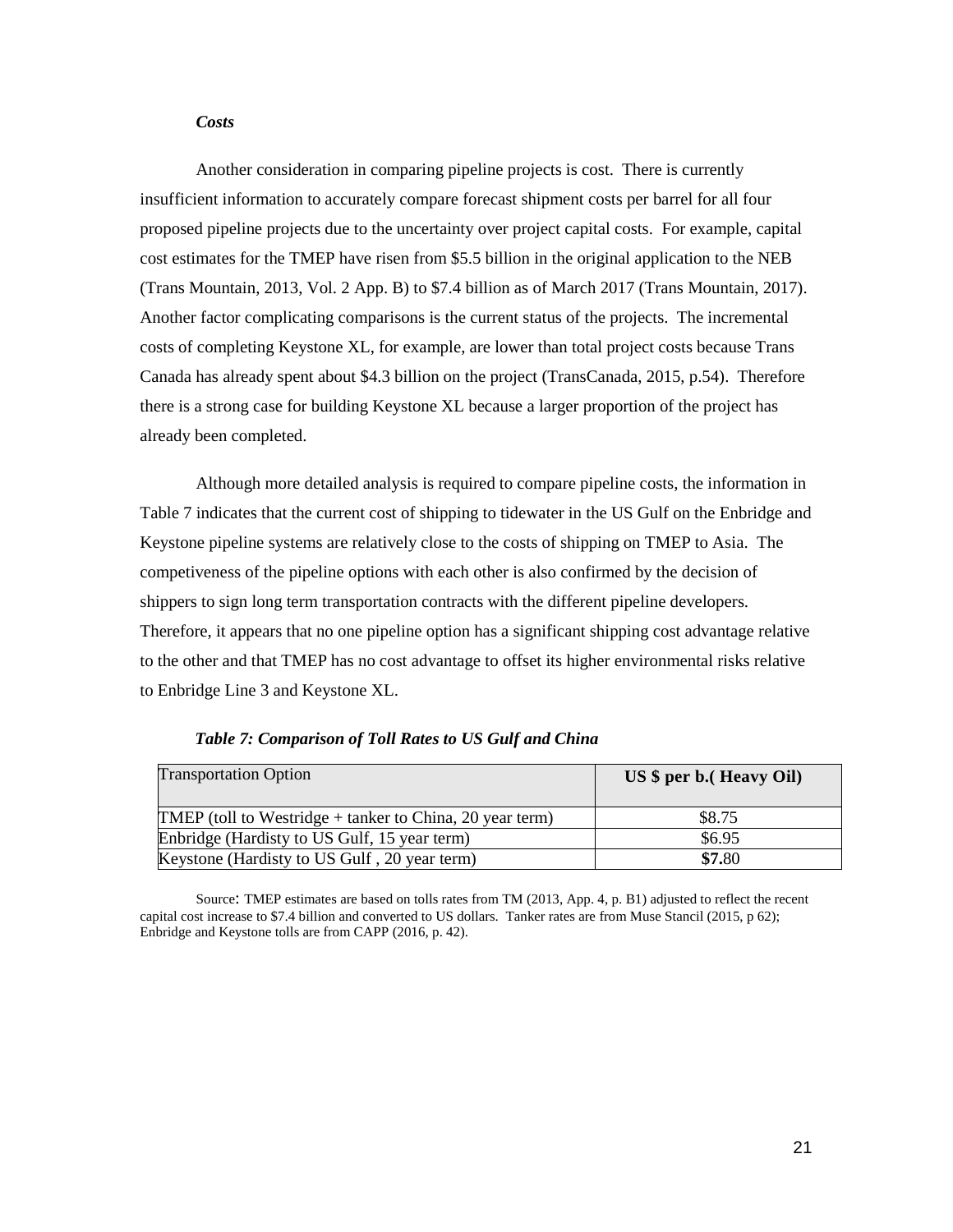## **Government Decision**

On November 29, 2016, the federal government announced its decision to approve the TMEP. This decision was based on outdated market information that did not accurately reflect current market conditions and options and insufficient information. Key information gaps and questions identified by the Government of Canada's Ministerial Panel on TMEP (Canada. MP, 2016) that should have been addressed prior to the government's approval of the TMEP include:

- How can Canada meet its climate change commitments while approving the project?
- How can the project be evaluated in the absence of a comprehensive energy policy and consideration of other viable transportation and energy options?
- What is the best route and design to protect environmental values?
- Given changed circumstances and flaws in the NEB process, how can a decision be made without adequate assessment of the risks and benefits?
- How can approval be reconciled with Canada's obligations to First Nations and free, prior and informed consent?
- How can the project meet the requirements of social license, given the strong public opposition?

## **Conclusions**

This report assesses the demand and supply of WCSB transportation services in light of recent market developments including downward adjustments in oil price and production forecasts and re-emergence of alternatives to TMEP such as Keystone XL. Three alternative supply and demand scenarios for WCSB oil are developed: a higher growth scenario with no rail; a higher growth scenario with rail, and; a lower growth scenario without rail. The conclusions are as follows:

- 1. Under the lower growth oil supply scenario no major new pipelines and no rail transport are required during the forecast period to 2030 other than the completion of the Enbridge Line 3 Replacement. Construction of additional proposed pipeline projects (TMEP, Energy East, Keystone XL) is not required and would result in 2.7 million bpd of excess pipeline capacity in 2025.
- 2. Under the higher growth oil supply scenario with some rail shipments, no major new pipelines are required during the forecast period until 2030 other than the completion of the Enbridge Line 3 Replacement. Construction of additional proposed pipeline projects (TMEP,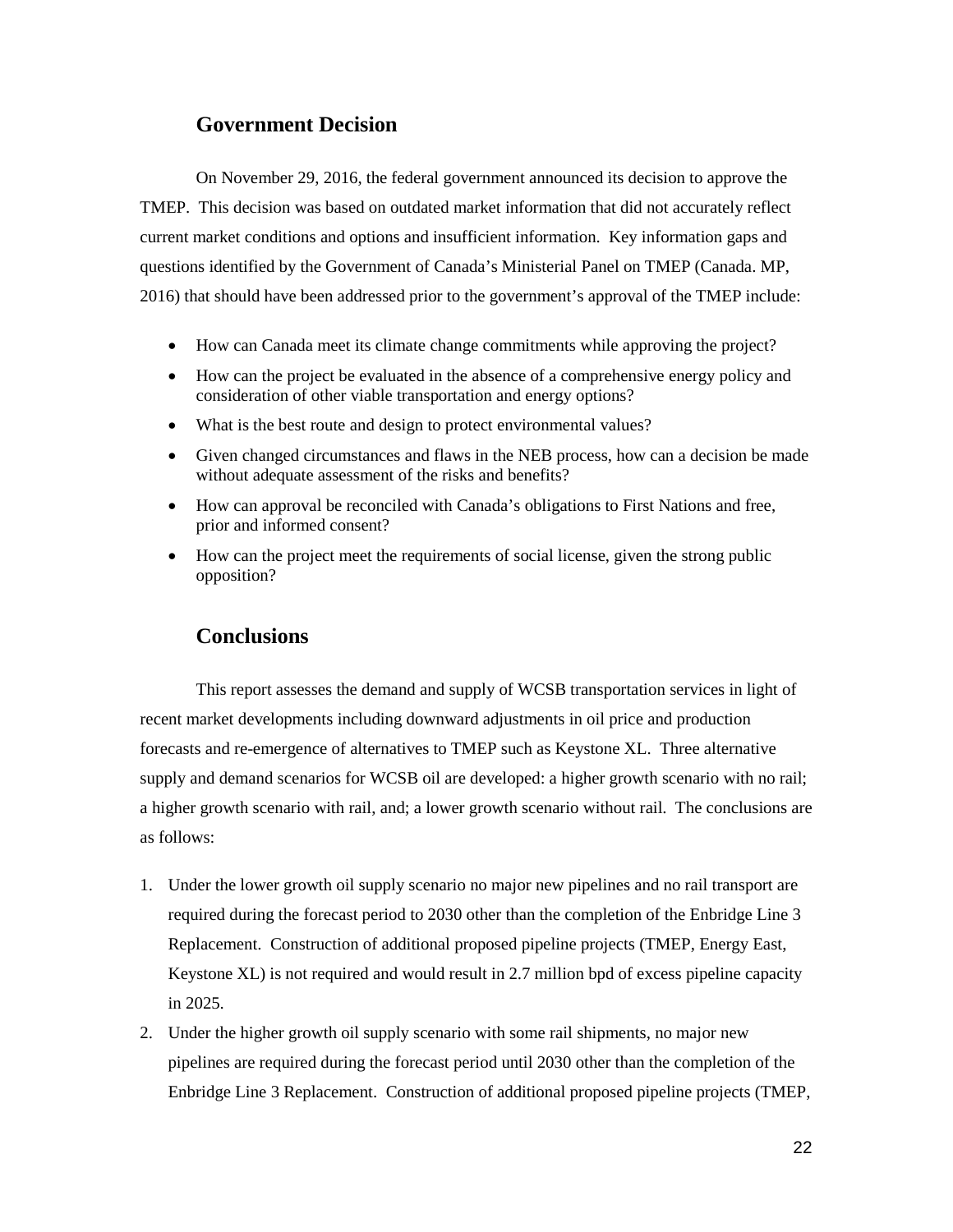Energy East, or Keystone XL) is not required and would result in 3.0 million bpd of excess pipeline capacity in 2025.

- 3. Under the higher growth oil supply scenario with no rail shipments, no major new pipelines are required until 2023 other than the completion of the Enbridge Line 3 Replacement. In 2023 only one of the additional new pipelines (TMEP, Energy East, or Keystone XL) will be required. Construction of the additional proposed pipeline projects is not required and would result in 2.4 million bpd of surplus pipeline capacity in 2025.
- 4. Shipper contracts are cited by the project developers as evidence that the pipeline projects are needed. However, these contracts were signed before the downturn in oil markets and therefore do not reflect current market conditions.
- 5. The existence of shippers' contracts provides the financial incentive for TMEP to be built even if it is not needed because shippers would be legally required to pay the tolls regardless of whether they used the TMEP. Oil producers would divert shipments from existing transportation facilities (eg. Enbridge pipelines) that do not have contracts to meet their TMEP contracts. The costs of the empty space would be borne by other shippers and Canadian governments in the form of reduced tax revenue.
- 6. Given the fact that more pipeline projects are proposed than required under all scenarios, it is important to complete a comprehensive comparative benefit cost assessment that evaluates all proposed projects from a social, economic, and environmental perspective to determine which project or mix of projects are required and best meet Canada's public interest. This evaluation should also specify the level of oil production and pipeline expansion that is consistent with Canada meeting its climate change commitments and answer all six questions posed by the Ministerial Panel on the TMEP.
- 7. An important factor in assessing the merits of alternative pipeline proposals is their environmental impact. A major environmental disadvantage of TMEP relative to Keystone XL and the Enbridge Line 3 Replacement is that TMEP requires tanker traffic that will create significant adverse environmental effects on whales, Aboriginal culture and greenhouse gas emissions in BC. TMEP also results in a significant risk of marine tanker oil spills. Keystone XL and Enbridge Line 3 expansion involve no tanker spill risk.
- 8. The alleged advantages of the TMEP of market diversification and higher prices are minimal to nil compared to other new pipeline options. Pipelines to the US can achieve similar economic benefits as TMEP by shipping to tidewater locations in the US Gulf and receiving world market prices with fewer environmental risks.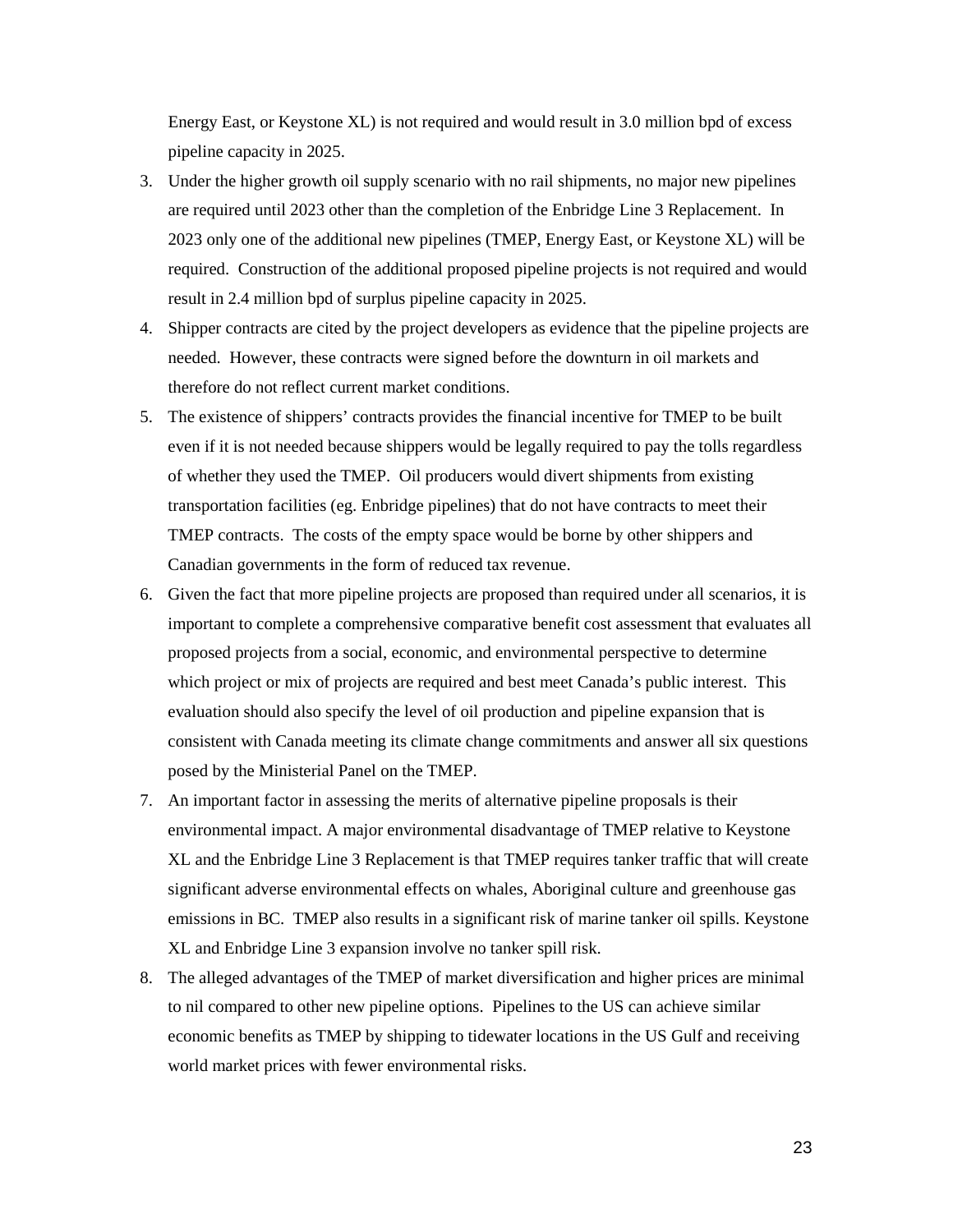#### 9. **The key findings of this report are**:

- a. Recent developments in oil markets, climate change policies, and the US approval of Keystone XL have undermined the rationale for building the TMEP because there are alternatives to the TMEP that can achieve similar economic benefits no environmental risks to Canada's and BC's marine environment from oil tanker traffic.
- b. The decision of the federal government to approve the TMEP was based on outdated information that did not reflect current oil market conditions and a deficient evaluation process that did not provide the necessary information to make a public interest decision.
- c. The decision to approve both the TMEP and Enbridge Line 3 along with the US approval of Keystone XL could result in the construction of approximately \$25 billion of excess pipeline capacity. This excess pipeline capacity will impose a significant cost on the oil sector in higher tolls and on Canadian taxpayers in the form of reduced tax revenue from the oil industry.
- d. Given the significant change in oil markets and transportation options, the federal government should:
	- i. Publish a climate change strategy that identifies how Canada will meet its climate change targets to reduce GHG emissions by 30% by 2030 and what level of Canadian oil production is consistent with this plan.
	- ii. Complete a comprehensive evaluation of oil transportation options and identify the options that best meet Canada's public interest from an economic, social and environmental perspective and ensure that only those projects that are required and in Canada's public interest are built.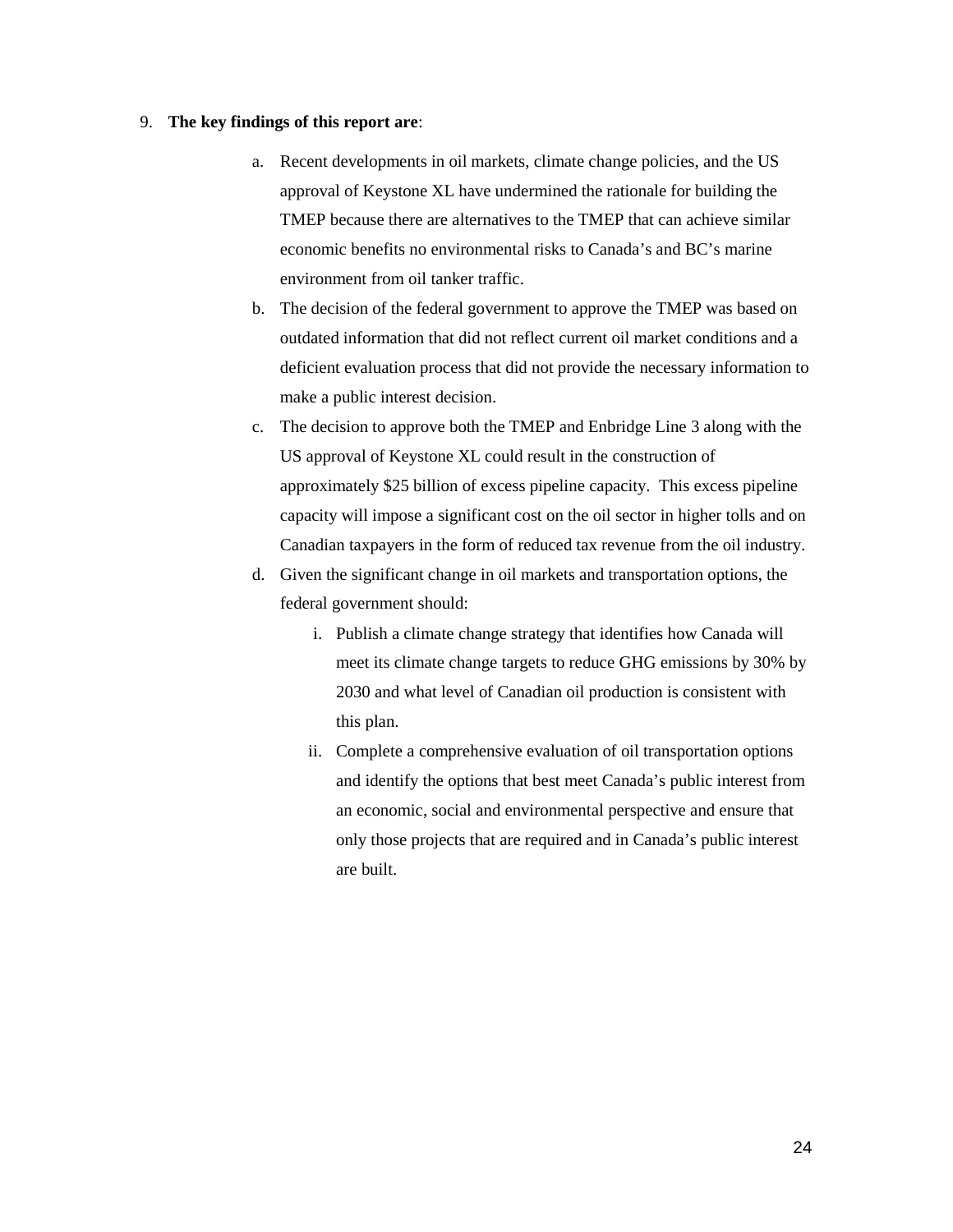#### **References**

Adelman, M. A. (1984). International oil agreements. Energy Journal. 5(3): 1-9.

Broadbent, S. (2014). Major Project Appraisal: Evaluation of Impact Assessment Methodologies in the Regulatory Review Process for the Northern Gateway Project . Doctor of Philosophy, Simon Fraser University.

Canada. Ministerial Panel on TMEP. (2016). Report from the Ministerial Panel for the Trans Mountain Expansion Project . Ottawa: Ministry of Natural Resources.

Canada. (2016). Pan -Canadian Framework on Clean Energy and Climate Change. Canada's Plan to Address Climate Change and Grow the Economy . https://www.canada.ca/en/services/environment/weather/climatechange/pan-canadianframework.html

Canada. Environment and Climate Change. (2017). Progress Towards Canada Greenhouse Gas Emissions Reductions Targets . https://www.ec.gc.ca/indicateursindicators/CCED3397-174A-4F0E-8258- 91DCFE295B34/ProgressTowardsCanadaGHGEmissionsTarget\_EN.pdf

CAPP (2015). Crude Oil Forecast, Markets & Transportation. Calgary, AB: Canadian Association of Petroleum Producers.

CAPP (2016). Crude Oil Forecast, Markets & Transportation. Calgary, AB: Canadian Association of Petroleum Producers.

CERI. (2014). Canadian Oil Sands Supply Costs and Development Projects (2014-2048). Calgary, AB: Canadian Energy Research Institute.

Cui, C. and L. Pleven. (2010). Economic clout earns Asia an oil discount. Wall Street Journal.

Doshi, T. K. and N. S. D'Souza. (2011). The 'Asia Premium' in Crude Oil Markets and Energy Market Integration. In: Deepen Understanding and Move Forward: Energy Market Integration in East Asia. F. Kimura and X. Shi. Jakarta: ERIA.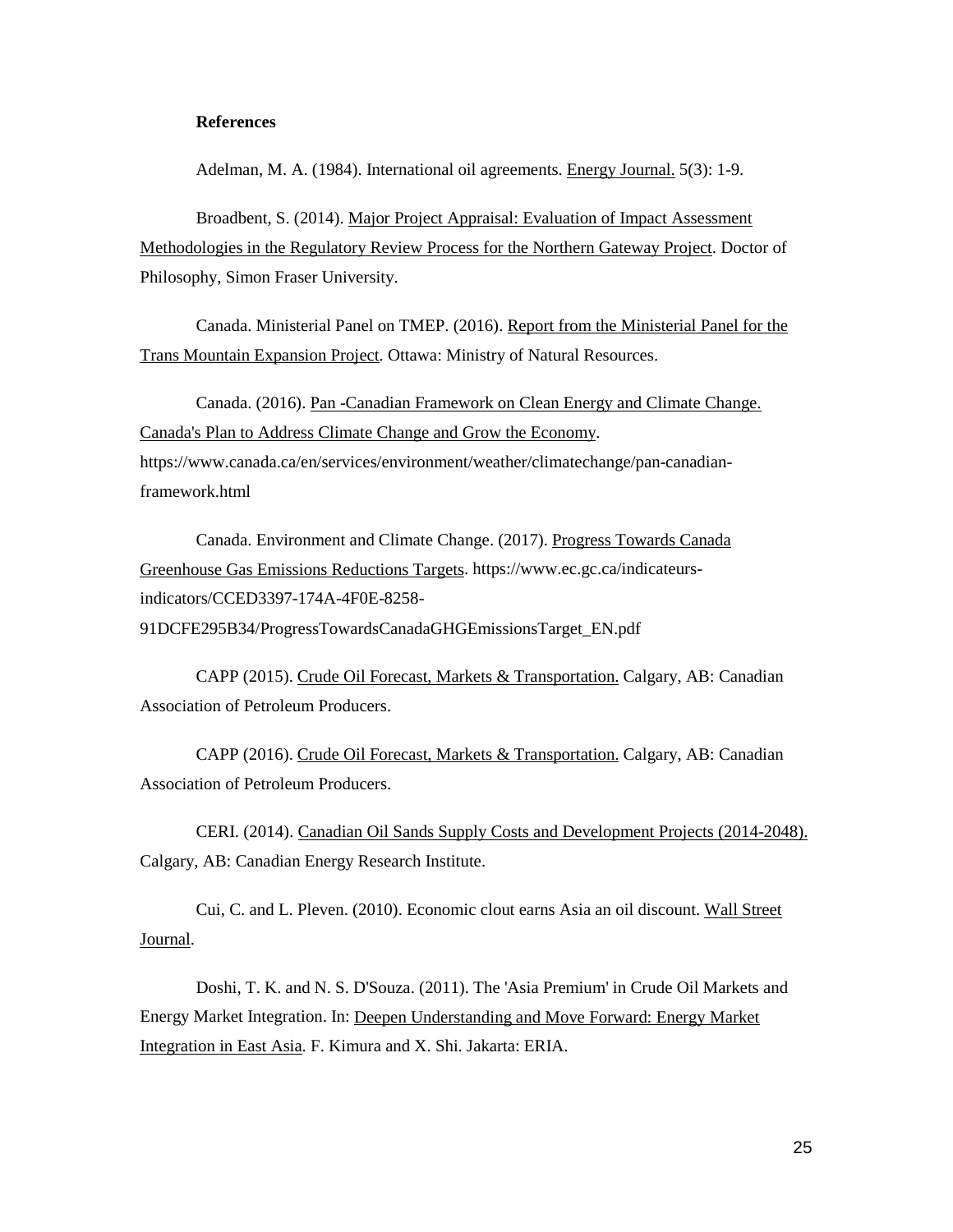Earnest, Neil. (2012). 12-09-06 International Reporting Inc. - OH-4-2011 Hearing Transcript - September 6, 2012 Vol 71 (A47316)

Ensys Energy and Systems. (2010). Keystone XL Assessment- Final Report. Lexington, MA.

Ensys Energy and Systems. (2011). Keystone XL Assessment‐ No Expansion Update. Lexington, MA.

Fattouh, B. (2010). The dynamics of crude oil price differentials. Energy Economics. 32(2): 334-342.

Fielden, S. (2013). How Rail Beats Pipeline Transport for Heavy Crude from Alberta to the Gulf. Globe and Mail. September 16, 2013.

Genscape (2013). PetroRail Report. info.genscape.com.

Gunton, T. and S. Broadbent (2015). An Assessment of Spill Risk for the Trans Mountain Expansion Project. (Report submitted to the NEB hearings on the Trans Mountain Expansion Project by Tsawout First Nation, Upper Nicola Band and Tsleil-Waututh Nation). Vancouver, BC.

Gunton, T, S. Broadbent, C. Joseph and J. Hoffele. (2015). Public Interest Evaluation of the TMEP. (Report submitted to the NEB hearings on the Trans Mountain Expansion Project by Tsawout First Nation, Upper Nicola Band and Living Oceans Society). Vancouver, BC.

Huppmann, D. and F. Holz. (2012). Crude Oil Market Power--A Shift in Recent Years? Energy Journal. 33(4): 1-22.

ICF (Undated). Comparative Transportation Costs for Pipelines and Rail: Western Canada to U.S. Gulf Coast. In: Final Supplemental Environmental Impact Statement for the Keysone XL Pipeline . ICF International.

IEA. (2016). World Energy Outlook 2016. International Energy Agency.

IIEA. (2015). World Energy Outlook 2015. International Energy Agency.

Kleit, A. N. (2001). Are regional oil markets growing closer together?: An arbitrage cost approach. Energy Journal. 1-15.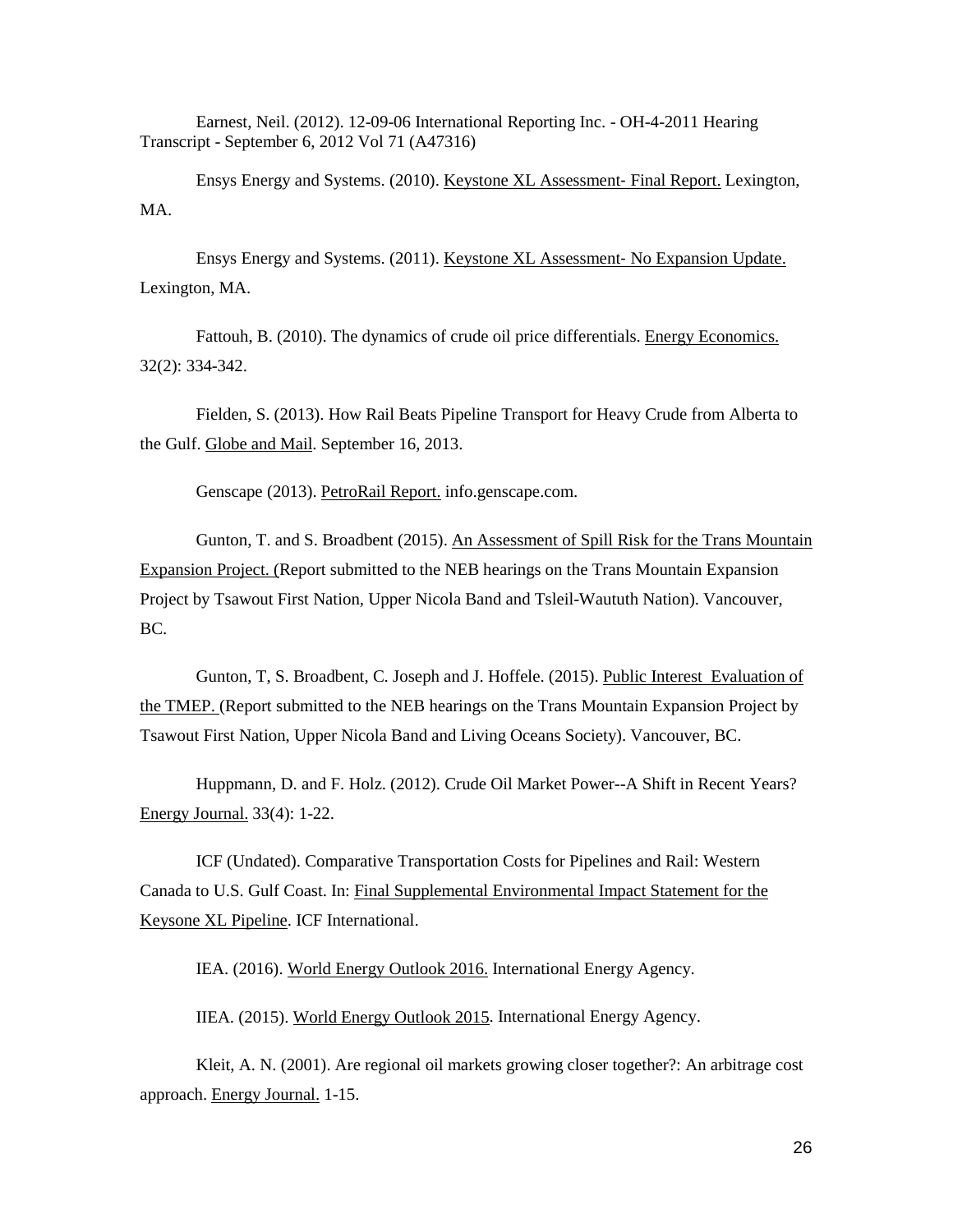Leach, A. (2015). The oil price crash and the oil sands. Maclean's.

McGlade, C. and P. Ekins. (2015). The geographical distribution of fossil fuels unused when limiting global warming to 2 C. Nature 517: 187-190.

Muse Stancil. (2014). Enbridge Line 3 Replacement Project Market Analysis. (Report submitted to the NEB hearings on the Enbridge Line 3 Project- Appendix 10-3).

Muse Stancil. (2015). Market Prospects and Benefits Analysis of the Trans Mountain Expansion Project for Trans Mountain (Report submitted to the NEB hearings on the Trans Mountain Expansion Project).

NEB. (2009). Reasons for Decision in the matter of TransCanada Keystone XL Pipeline OH-1-2009. Calgary, AB: National Energy Board.

NEB. (2016a). Canada's Energy Future: 2016 Update: Energy Supply and Demand Projections to 2040. Calgary, AB: National Energy Board.

NEB. (2016b). Canadian Pipeline Transportation System. Calgary, AB: National Energy Board.

NEB. (2016c). National Energy Board Report, Trans Mountain Expansion Project OH-001-2014. Calgary, AB: National Energy Board.

NEB (2016d). National Energy Board Report, Enbridge Pipelines Inc OH-002-2015. Calgary, AB: National Energy Board.

Nordhaus, W. (2009). The Economics of an Integrated World Oil Market. Keynote Address. International Energy Workshop June 17-19, 2009. Venice, Italy.

Ogawa, Y. (2003). Asian Premium of Crude Oil and Importance of Development of Oil Market in Northeast Asia. International Workshop on 'Cooperative Measures in Northeast Asian Petroleum Sector: Focusing on Asian premium Issue'. Seoul, South Korea.

PEMEX. (2017). Base de Datos Institutional. http://ebdi.pemex.com/bdi/bdiController.do?action=cuadro&subAction=applyOptions

Schink, G. R. (2013). Revised Direct Evidence of George R. Schink. In: Application by